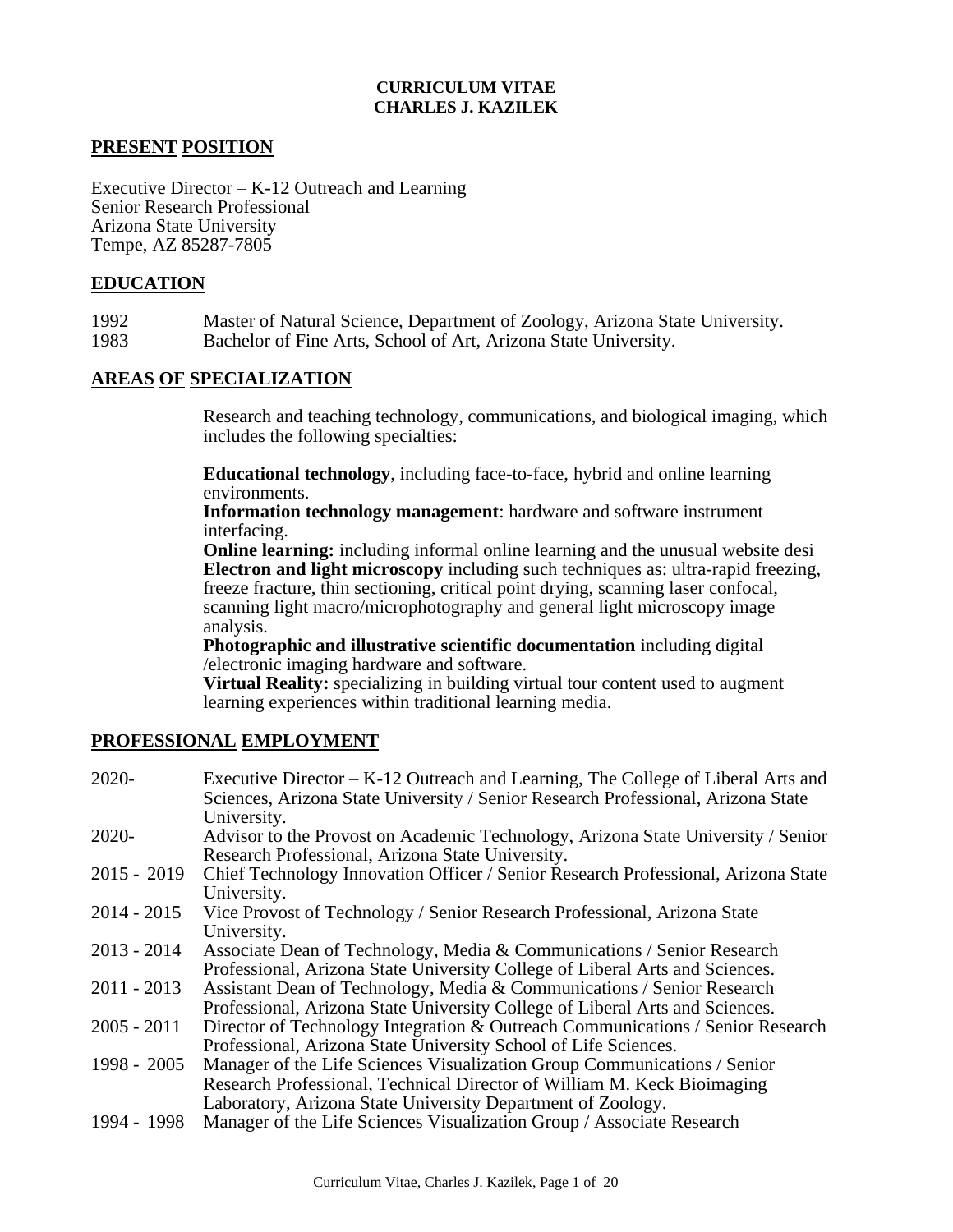|             | Professional, Arizona State University Department of Zoology.                                  |
|-------------|------------------------------------------------------------------------------------------------|
| 1987 - 1994 | Associate Research Specialist, Arizona State University Department of Zoology.                 |
| 1984 - 1987 | Electronic Technician II, Arizona State University Department of Zoology.                      |
|             | 1980 - 1985 Photographer/Producer, Plastic Surgeons Association. Producer of educational films |
|             | and slide presentations.                                                                       |

## **PROFESSIONAL ACTIVITIES**

| 2001-2002 | Artist Residence, Institute for Studies in the Arts, Arizona State University.    |
|-----------|-----------------------------------------------------------------------------------|
| 1999-     | Creator/Co-developer The Paper Project (http://lifesciences.asu.edu/paperproject) |
| 1997-     | Creator/Developer Ask A Biologist K-12 web program (http://askabiologist.asu.edu  |

# **AWARDS**

| 2017 | Friend of AzGA award. Arizona Geographic Alliance. Award for 10 years of                                  |
|------|-----------------------------------------------------------------------------------------------------------|
|      | support, including learning content creation, presentations, and workshops.                               |
| 2010 | Science Prize for Online Resources in Education (SPORE). A judged award                                   |
|      | presented by American Association for the Advancement of Science (AAAS).                                  |
| 2008 | International Association of Business Communicators (IABC), Southern Region.                              |
|      | Silver Quill Award of Excellence. Ask A Biologist Podcasts. A judged award<br>presented annually by IABC. |
| 2006 | American Association for the Advancement of Science (AAAS), Southwestern and                              |
|      | Rocky Mountain Division (SWARM) Donald J. Nash Memorial Award. A judged                                   |
|      | award presented to the outstanding presentation at the AAAS-SWARM Annual                                  |
|      | Meeting.                                                                                                  |
| 2005 | Multimedia Educational Resource for Learning and Online Teaching (MERLOT),                                |
|      | 2005 Classics Award winner for Teacher Education, The Paper Project web project.                          |
| 2004 | Center for Digital Education - Digital Education Achievement Awards - DEAA -                              |
|      | Integrated/Multi-Focus Application (education) Site, Ask A Biologist.                                     |
| 2004 | Arizona Technology in Education Alliance - Exemplary Higher Education Website                             |
|      | Award, Ask A Biologist.                                                                                   |
| 2004 | Arizona State University - President's Award for Innovation, Ecology Explores                             |
|      | Program.                                                                                                  |
| 2003 | Arizona State University - President's Award for Innovation, Ask A Biologist Web                          |
|      | Program.                                                                                                  |
| 1993 | Governor's Recognition (Team) Award in the State of Arizona.                                              |
|      |                                                                                                           |

# **SERVICE ON INTERDEPARTMENTAL COMMITTEES**

- 2005-11 SOLS Information Technology Committee (Chair)
- 2005-11 SOLS Web Development Committee (Chair)
- 2004-05 SOLS Bioimaging Laboratory Director and Manager(s) Search Committee
- 2003-05 SOLS Academic Professional Personnel Committee
- 1998-99 Keck Manager Search Committee
- 1997- W.M. Keck Bioimaging Laboratory committee
- 1996 Life Sciences Media Specialist Search Committee (chairman)
- 1996 Goldwater Bioimaging Laboratory Manager Search Committee (chairman)
- 1994-97 Goldwater Center Biotechnology Facilities Oversight Committee
- 1991-92 Goldwater Center Design Subcommittee (Image Analysis Lab, chairman)
- 1990-91 Life Sciences Academic Professional Unit Peer Review Committee (chairman)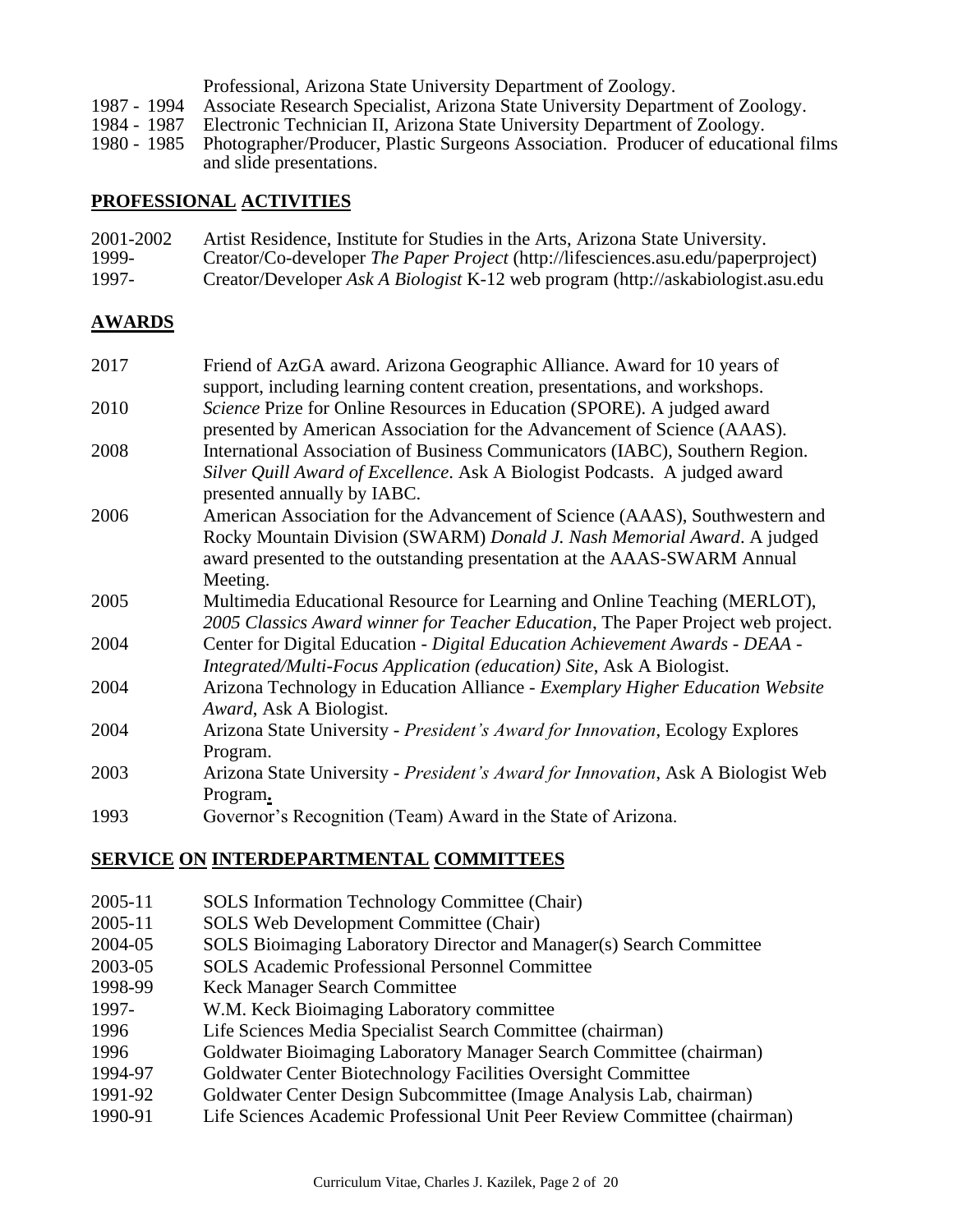# 1987-92 Goldwater Center Design Subcommittee (Image Analysis Lab)

# **SERVICE ON UNIVERSITY COMMITTEES**

| $2014-$  | University Digital Strategy Board.                                                                                                                                                                                                                                                                                               |
|----------|----------------------------------------------------------------------------------------------------------------------------------------------------------------------------------------------------------------------------------------------------------------------------------------------------------------------------------|
| 2007-10  | University Committee on Academic Professional Status (University-wide election).                                                                                                                                                                                                                                                 |
|          | Committee Chair 2008 - 2010.                                                                                                                                                                                                                                                                                                     |
| 2009-10  | University Committee on Committees. Member.                                                                                                                                                                                                                                                                                      |
| 2006-08  | University Academic Professional Grievance Committee (University-wide election).                                                                                                                                                                                                                                                 |
| $2005 -$ | K-12 Education Advisory Committee for Ecology Explorers (Part of the Global                                                                                                                                                                                                                                                      |
|          | Institute of Sustainability)                                                                                                                                                                                                                                                                                                     |
| 2003-05  | University Academic Professional Grievance Committee (University-wide election -                                                                                                                                                                                                                                                 |
|          | elected chair in 2005).                                                                                                                                                                                                                                                                                                          |
| 1996-98  | University Academic Professional Promotion and Continuing Status committee.                                                                                                                                                                                                                                                      |
| 1992-93  | Elected co-chair of the ASU Computing Consultants Cooperative.                                                                                                                                                                                                                                                                   |
| 1001.02  | $\Gamma$ and $\Gamma$ and $\Gamma$ and $\Gamma$ and $\Gamma$ and $\Gamma$ and $\Gamma$ and $\Gamma$ and $\Gamma$ and $\Gamma$ and $\Gamma$ and $\Gamma$ and $\Gamma$ and $\Gamma$ and $\Gamma$ and $\Gamma$ and $\Gamma$ and $\Gamma$ and $\Gamma$ and $\Gamma$ and $\Gamma$ and $\Gamma$ and $\Gamma$ and $\Gamma$ and $\Gamma$ |

1991-92 Elected co-chair of the ASU Computing Consultants Cooperative.

# **SERVICE ON NATIONAL, REGIONAL & LOCAL COMMITTEES**

- 2010-13 Climate Literacy and Energy Awareness Network (CLEAN) Advisory Board
- 2006-07 President, Arizona Imaging and Microscopy Society
- 2003- Eighth Annual International Symposium on Avian Endocrinology Local Organizing Committee
- 1999-03 Arizona Science Center Program Advisory Committee.

# **TEACHING EXPERIENCE**

- 2020, Spring Science Communication (BIO 598)
- 2019, Spring Science Communication (BIO 598)
- 2018, Spring Science Communication (BIO 598)
- 2005, Spring Scientific Data Presentation (BIO 508)
- 2004, Fall Advanced Topics in Bioimaging Laboratory (BIO 591)
- 2004, Spring Scientific Data Presentation (BIO 508)
- 2003, Fall Advanced Topics in Bioimaging Laboratory (BIO 591)
- 2003, Fall Computer Applications for the Medical Field (BBSC 319), Midwestern University
- 2003, Spring Scientific Data Presentation (BIO 508)
- 2002, Fall Advanced Topics in Bioimaging Laboratory (BIO 591)
- 2002, Fall Computer Applications for the Medical Field (BBSC 319), Midwestern University
- 2001, Fall Advanced Topics in Bioimaging Laboratory (BIO 591)
- 2001, Fall Computer Applications for the Medical Field (BBSC 319), Midwestern University
- 2001, Spring Scientific Data Presentation (BIO 508)
- 2000, Fall Advanced Topics in Bioimaging Laboratory (BIO 591)
- 2000, Spring Bioimaging Seminar Course (BS300C), Midwestern University
- 2000, Spring Scientific Data Presentation (BIO 508)
- 1999, Spring Scientific Data Presentation (BIO 508)
- 1998, Fall Advanced Topics in Bioimaging Laboratory (BIO 591)
- 1997, Fall Scientific Data Presentation (BIO 508)
- 1995, Spring Scientific Data Presentation (ZOL 508)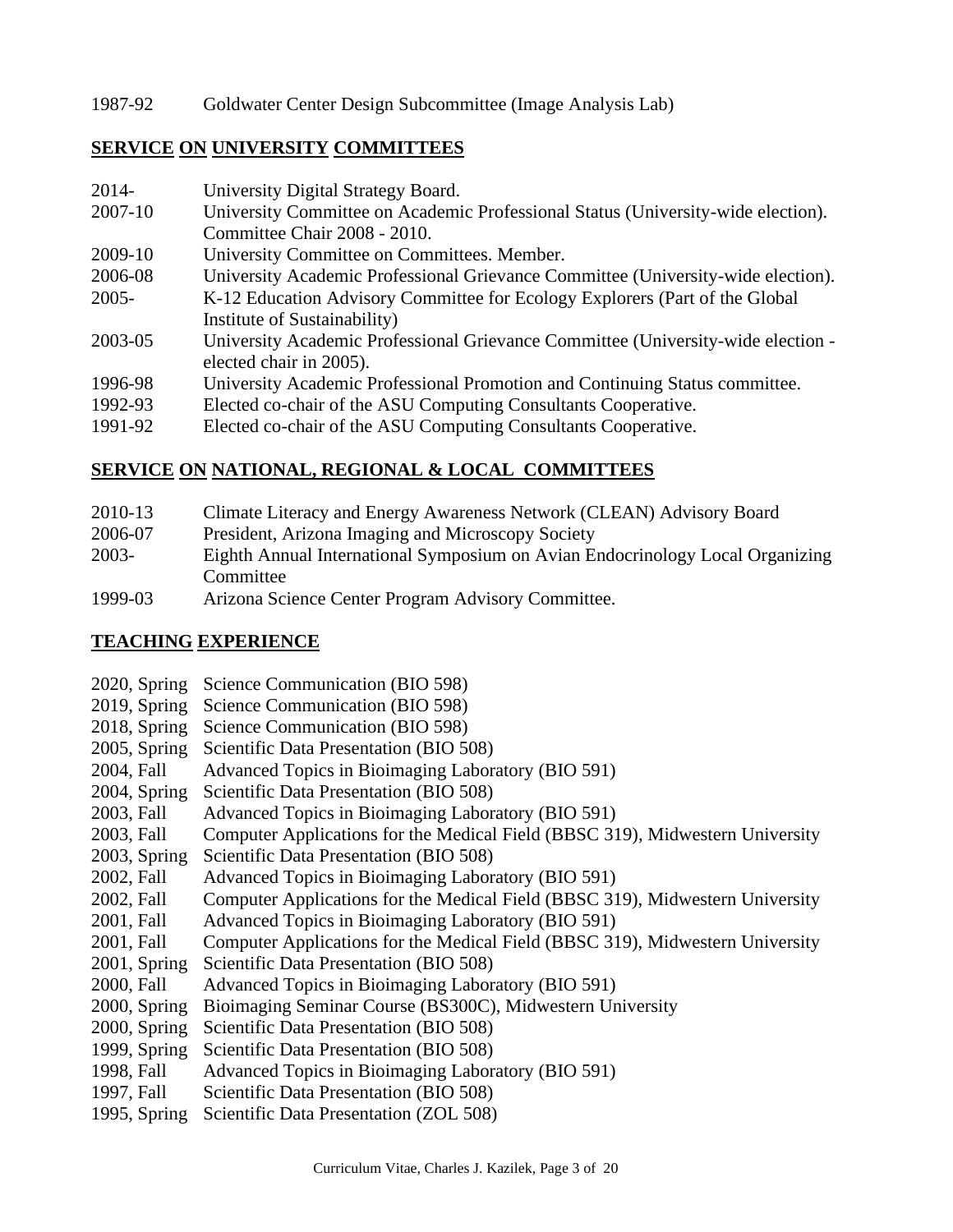- 1993, Fall Scientific Data Presentation (ZOL 508)
- 1992, Fall Scientific Data Presentation (ZOL 508)
- 1991, Fall Scientific Data Presentation (ZOL 508), formally added to university catalogue
- 1990, Fall Scientific Data Presentation (ZOL 598**)**
- 1989, Fall Scientific Data Presentation (ZOL 598**)**
- 1988, Fall Scientific Data Presentation (ZOL 598**)**

# **OTHER TEACHING / WORKSHOPS**

- 2006-2008 Dr. Biology's Imaginative Classroom. Arizona Science Center, Institute for Teaching
- 2001-2007 Life Science Visualization Workshops
- 1995-2009 Annual Undergraduate Poster Presentation Workshop

# **SERVICE ON THESIS COMMITTEES**

| 2003-2006 | Graduate thesis committee, Kimberly Repp.                  |
|-----------|------------------------------------------------------------|
| 1999      | Undergraduate honors thesis committee for Rahul Athalye.   |
| 1995-1997 | Graduate thesis committee for Gail Young.                  |
| 1995      | Undergraduate honors thesis committee for Hamilton Dorian. |
| 1994      | Undergraduate honors thesis committee for Melissa Burke.   |

# **PUBLICATIONS**

# A. BOOKS AND BOOK CHAPTERS

- Pearson, David, C. Barry Knisley, Daniel P. Duran, Charles Kazilek. 2015. A Field Guide to the Tiger Beetles of the U.S. and Canada (second edition). Oxford University Press. 251 pages.
- Kazilek, Charles, Kim Cooper, Alan Magid. 2006. Instructor's Manual: Anatomy and Physiology. Martini (Seventh Edition). Benjamin Cummings. 236 pages.
- Pearson, David, C. Barry Knisley, Charles Kazilek. 2005. A Field Guide to the Tiger Beetles of the U.S. and Canada. Oxford University Press. 270 pages.
- Kazilek, Charles and Kim Cooper. 2005. Instructor's Manual: Anatomy and Physiology. Martini. Benjamin Cummings. 244 pages.
- Kazilek, Charles and Kim Cooper. 2004. Instructor's Manual: Fundamentals of Anatomy and Physiology. Martini (Sixth Edition). Benjamin Cummings. 512 pages.
- Valentine, G., Charles Kazilek. 2002. Rediscovering the Familiar: The Interior Aesthetics of Paper. Timeless Paper. Holland Press, 2002. 80-85.
- Kazilek, Charles and Kim Cooper. 2000. Instructor's Manual: Fundamentals of Anatomy and Physiology. Martini (Fifth Edition). Prentice Hall Publishing. 450 pages.
- Kazilek, Charles, Kim Cooper, Lucia Tranel and Alice Mills. 1998. Instructor's Manual: Fundamentals of Anatomy and Physiology. Martini. (Fourth Edition). Prentice Hall Publishing. 464 pages.
- Chandler, D. E., C. J. Merkle, and C. J. Kazilek. 1989. Detection of calcium signals in neutrophils using fluorescent dyes: hyperosmolarity inhibits lysosomal enzyme release and the preceding rise in cytosolic free calcium. Fluorescence Spectroscopy: Biological, Hydrological, and Environmental Applications, M. C. Goldberg, ed., American Chemical Society, Symposium series 383, Chapter 5: 70-83.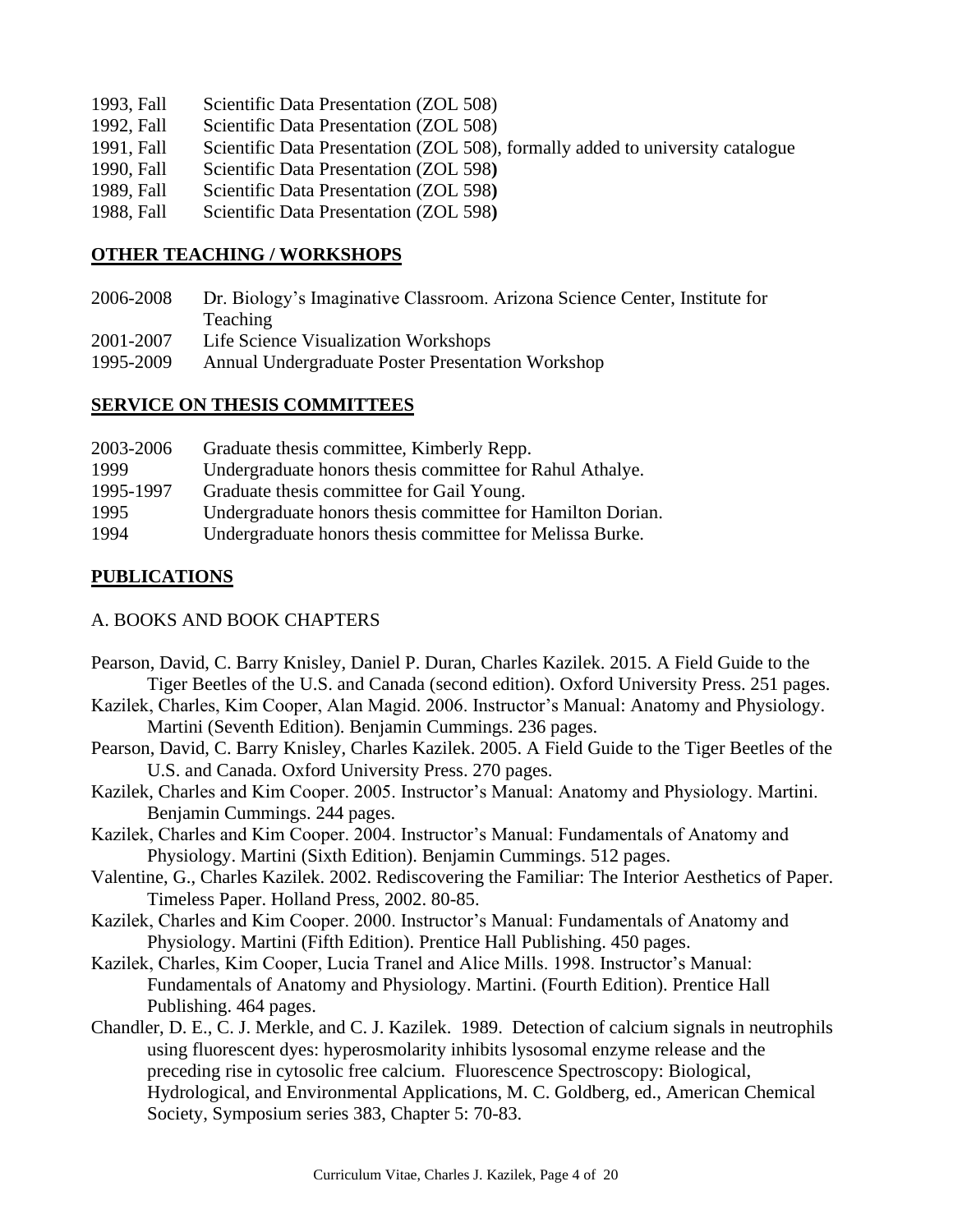# B. PAPERS

Kazilek C. 2010. Got a Question? "Ask A Biologist". Science 26 November 2010:

- Vol. 330 no. 6008 pp. 1192-1193. DOI: 10.1126/science.1186993
- Kazilek C. 2010. Ask A Biologist: Bringing Science to the Public. PLoS Biol 8(10): e1000458. doi:10.1371/journal.pbio.1000458
- Schrein, Caitlin M., John M. Lynch, Sarah K. Brem, Gary E. Marchant, Karen K. Schedler, Mark A. Spencer, Charles J. Kazilek, Margaret G. Coulombe. 2009. Preparing Teachers to
- Prepare Students for Post-Secondary Science: Thoughts From of a Workshop About Evolution the Classroom. Journal of Effective Teaching. Vol 9, No. 2: 69-80.
- Satterlie, Richard A., Tigran P. Norekian, Sheryl Jordan and Charles J. Kazilek. 1995. Serotonergic Modualtion of Swimming Speed in the Pteropod Mollusc Clione Limacina. Journal of Experimental Biology. 198: 895-904.
- Racowsky, C., K. V. Baldwin, C. A. Larabell, A. DeMaris and C. J. Kazilek. 1989. Downregulation of membrana granulosa cell gap junctions is correlated with irreversible commitment to resume meiosis in golden Syrian hamster oocytes. European J. Cell Biol. 49:244-251.
- Kazilek, C. J., C. J. Merkle, and D. E. Chandler. 1988. Hyperosmotic media inhibit both exocytosis and calcium signals in formyl-peptide activated neutrophils. Am. J. Physiol. 254: C709-C718.
- Chandler, D. E., and C. J. Kazilek. 1987. Calcium signals in neutrophils can be divided into three distinct phases. Biochim. Biophys. Acta 931:175-179.
- Chandler, D. E., and C. J. Kazilek. 1986. Extracellular coats on the surface of Strongylocentrotus purpuratus eggs: stereo electron microscopy of quick-frozen and deep-etched specimens. Cell Tiss. Res. 246:153-161.
- Chandler, D. E., and C. J. Kazilek. 1986. Chemotactic peptide-induced exocytosis in neutrophils: granule fusion patterns depend on the source of messenger calcium. J. Cell Sci. 83:293- 311.

## C. ABSTRACTS & POSTERS

- Kazilek, Charles J., James Middleton, Tirupalavanam Ganesh, and Sean Hobson. 2014. Improving Student Success and Retention Through Active and Adaptive Learning Strategies. National Science Foundation - Innovation Through Institutional Integration Conference. Washington D.C.
- Kazilek, Charles J. 2013. Vidyo: Using High Definition, Multipoint, Online Video Conferencing in the Biology Classroom. Biology Leardership Conference. Tucson, Arizona.
- Kazilek, Charles J, Margaret Coulombe, Molina Walters, and Jacob Sahertian. 2009. Ask A Biologist Extreme Web Makeover 2.0. National Science Digital Library Annual Meeting. Washington D. C.
- Racowsky, C., K. V. Baldwin, C. A. Larabell, A. DeMaris and C. J. Kazilek. 1989. Membrana granulosa Cell gap junction integrity and oocyte meiotic status in Golden Syrian hamster. J. Cell Biol. 4669: 821a.
- Kazilek, C. J., D. E. Chandler, and C. A. Larabell. 1989. A quick-freeze, deep-etch analysis of the extracellular matrix of Xenopus laevis Oocytes before and after meiotic maturation. J. Cell Biol. 4657: 819a.
- Chandler, D. E., C. J. Merkle, and C. J. Kazilek. 1987. Signal transduction in neutrophils: the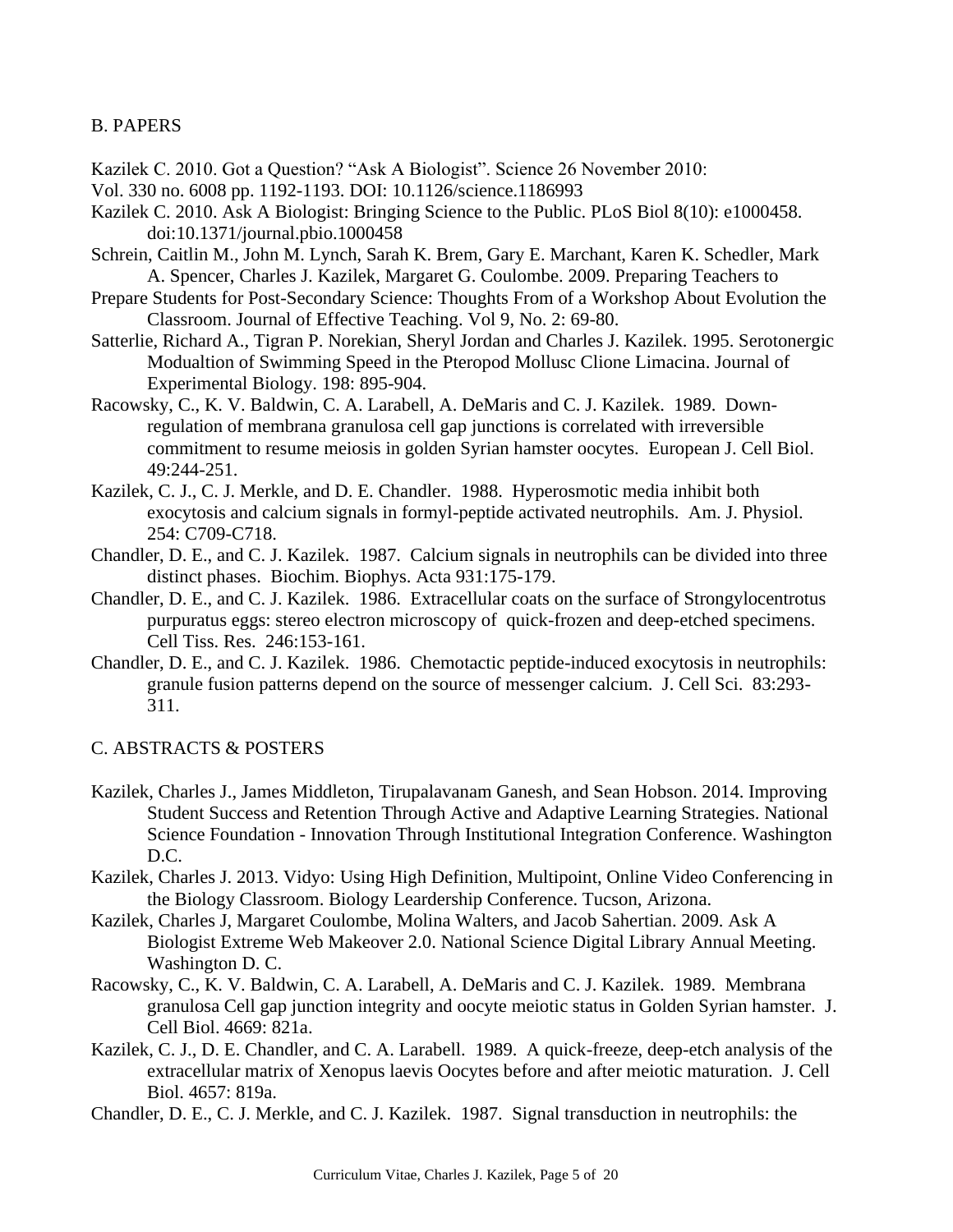chemotactic peptide-generated calcium signal consists of three distinct phases. J. Cell Biol. 56: 13a.

- Kazilek, C. J., C. J. Merkle, and D. E. Chandler. 1987. Detection of calcium signals in neutrophils using fluorescent dyes: hyperosmolarity inhibits lysosomal enzyme release and the preceding rise in cytosolic free calcium. Abstracts of the American Chemical Society 193rd Natl. Meeting, Div. of Environmental Chem., Vol. 27(1), pg. 47.
- Chandler, D. E., and C. J. Kazilek. 1985. The vitelline layer of the sea urchin egg: structural modifications during fertilization as seen in stereo electron micrographs of deep-etched, rotary-shadowed eggs. J. Cell Biol. 101: 229a.

#### D. NON-REFEREED ARTICLES

- Kazilek, Charles. 2007. Zap, Bang, and Empower Your Students with a Comic Book Activity. AzTEA Newsletter.
- Kazilek, C. J. 2007. World Hidden in Paper. Quo Magazine (Chinese Edition), Vol. 2, pg. 8-15.
- Sharp, W. P., C. J. Kazilek. 1991. Scanning Light Microscopy. In Controlling Color Photography, Preston Publications, Chapter 4: pg 31-33.
- Sharp, W. P., C. J. Kazilek. 1990. Scanning Light Microscopy. Darkroom and Creative Camera Techniques. January/February, Vol. 11 (1), pg 43-45.
- Kazilek, C. J., W. P. Sharp. 1989. Parting Shots: Image of the shell Chama congregata (Conrad) taken with scanning light instrument. Arizona State Research Magazine, Vol. 4 (1), pg. 33.

#### E. ELECTRONIC PUBLICATIONS

- Kazilek, C.J., Gene Valentine, and Jennifer Tsukahara. 2005.3D Images: how anaglyphic images work. . Microscopy III: Image Analysis & 3D Reconstruction (CD). Multimedia Knowledge.
- Kazilek, C.J. and Dennis McDonnell. 2004. Guide to Confocal Imaging at Home & in the Classroom. Microscopy II: Image Analysis & 3D Reconstruction (CD). Multimedia Knowledge.
- Kazilek, C.J. and Gene Valentine. 2004. The Paper Project a new light on paper. Microscopy II: Image Analysis & 3D Reconstruction (CD). Multimedia Knowledge.
- Kazilek, C.J. 1998. Interactive Web Media. Anatomy and Physiology Instructors' Cooperative: What's New. July 26, 1998, http://www.anat-phys.com/whatsnew/archives/july2698.html.
- Kazilek, Charles and Kim Cooper. 1997, 1998. Anatomy and Physiology Instructors' Cooperative Web Site. Prentice Hall Publishing.
- Kazilek, Charles and Kim Cooper. 1997. Anatomy and Physiology Instructors' Cooperative Interactive Resource Disk. Prentice Hall Publishing.

#### F. ELECTRONIC PROGRAMS - AUDIO INTERNET RADIO SHOW (Podcasts)

Ask A Biologist distributed on Apple iTunes

Kazilek, C.J. (Host). 2021. Vol 106. Ask A Biologist: a program about the living world. Tiny Versus Mighty - with Guest Beth Pringle. Topics: ants, symbiosis. Length 27:25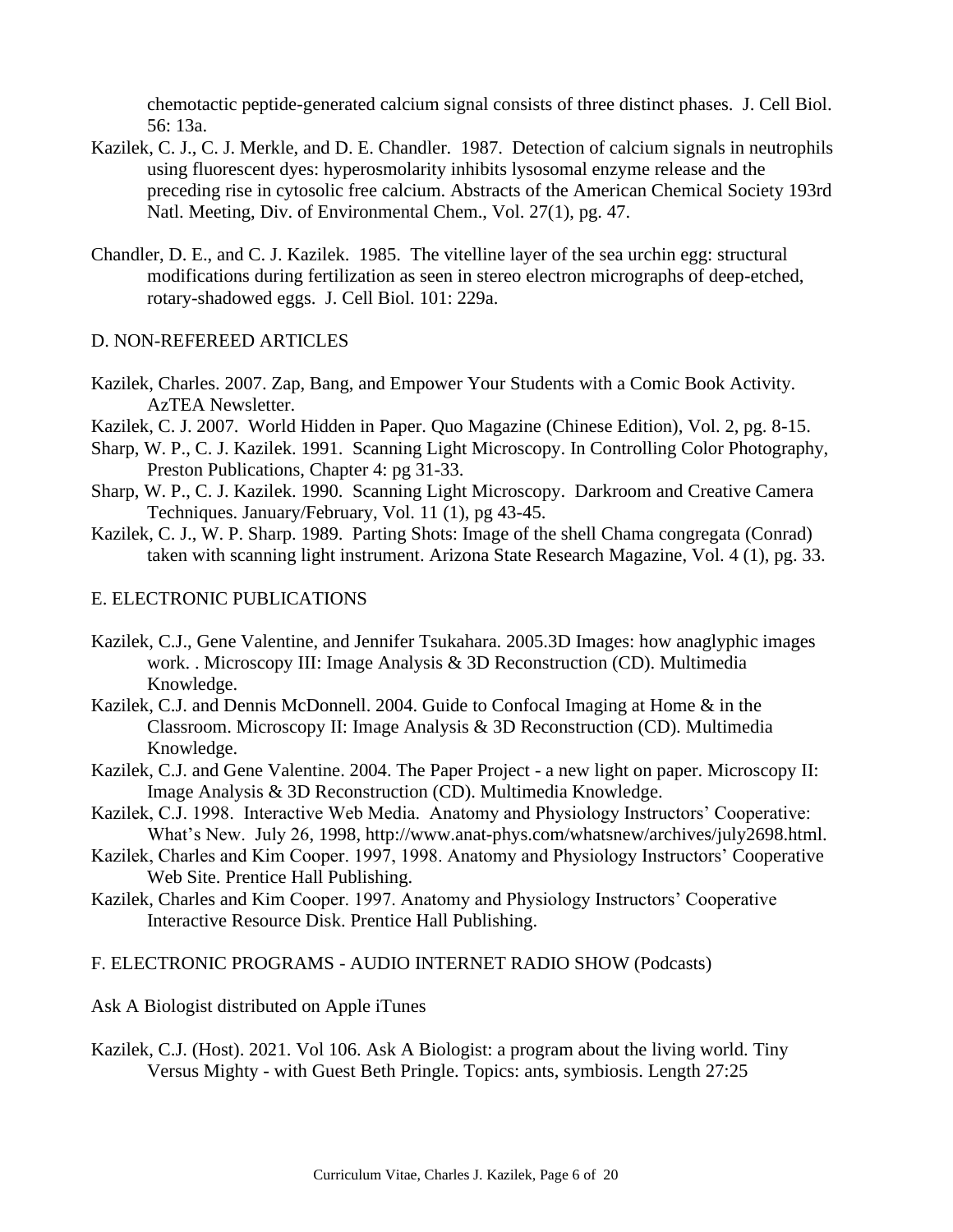- Kazilek, C.J. (Host). 2021. Vol 105. Ask A Biologist: a program about the living world. What Makes You, You? - with Guest Irene Gallego Romero. Topics: human genome, nature versus nurture, deep exploration. Length 33:38
- Kazilek, C.J. (Host). 2020. Vol 104. Ask A Biologist: a program about the living world. Living in Extreme Worlds - with Guest Mallika Sarma. Topics: space travel, human physiology. Length 31:06
- Kazilek, C.J. (Host). 2020. Vol 103. Ask A Biologist: a program about the living world. Biology Explained by Cats - with Guest Fiona Naughton. Topics: cells, digestion, drug therapies. Length 27:42
- Kazilek, C.J. (Host). 2020. Vol 102. Ask A Biologist: a program about the living world. A Tasty Bite of Science - with Guest Christy Spackman. Topics: food science, taste. Length 30:32
- Kazilek, C.J. (Host). 2019. Vol 101. Ask A Biologist: a program about the living world. The Dark Side of the Earth - with Guest Bruce Strickrott. Topics: marine biology, deep exploration. Length 31:07
- Kazilek, C.J. (Host). 2019. Vol 100. Ask A Biologist: a program about the living world. Superoxide, a Superhero or Supervillain? - with Guest Colleen Hansel. Topics: superoxidants, antioxidants, corals. Length 26:50
- Kazilek, C.J. (Host). 2019. Vol 99. Ask A Biologist: a program about the living world. High Flying Science - with Guest Greg Asner. Topics: coral reefs, marine biology. Length 30:28
- Kazilek, C.J. (Host). 2019. Vol 98. Ask A Biologist: a program about the living world. Why We Get Sick - with Guest Randy Nesse. Topics: evolutionary medicine, health. Length 30:21
- Kazilek, C.J. (Host). 2019. Vol 97. Ask A Biologist: a program about the living world. Virus Quest - with Guest Arvind Varsani. Topics: viruses, Antarctic, penguins. Length 28:32
- Kazilek, C.J. (Host). 2019. Vol 96. Ask A Biologist: a program about the living world. Microbes Living Inside Us - with Guest Rosa Krajmalnik-Brown. Topics: microbes, gut biome. Length 30:17
- Kazilek, C.J. (Host). 2019. Vol 95. Ask A Biologist: a program about the living world. History, Rabbits and a Deadly Virus - with Guest Grant McFadden. Topics, viruses, cancer research. Length 29:56
- Kazilek, C.J. (Host). 2018. Vol 94. Ask A Biologist: a program about the living world. A Matter of Trust?- with Guest Joe Palca. Topics: science communication, public trust. Length 30:58
- Kazilek, C.J. (Host). 2018. Vol 93. Ask A Biologist: a program about the living world. Are Your Cells Cooperating or Cheating? - with Guest Biologist Athena Aktipis. Topics: microbes, cancer. Length 29:41
- Kazilek, C.J. (Host). 2018. Vol 92. Ask A Biologist: a program about the living world. Life 3.0 with Guest Scientist Max Tegmark. Topics: life, definition of life, artificial intelligence. Length 27:25
- Kazilek, C.J. (Host). 2016. Vol 91. Ask A Biologist: a program about the living world. Hacking Nature - with Guest Scientist Klaus Lackner. Topics: carbon, carbon fixation, technology. Length 34:50
- Kazilek, C.J. (Host). 2016. Vol 90. Ask A Biologist: a program about the living world. Drawn to Bones - with Guest Forensic Artist and Author Catyana Falsetti. Topics: anthropology, biological illustration. Length 30:14
- Kazilek, C.J. (Host). 2016. Vol 89. Ask A Biologist: a program about the living world. Why Is Life the Way It Is? - with Guest Biochemist and Author Nick Lane. Topics: extremophiles, life. Length 31:06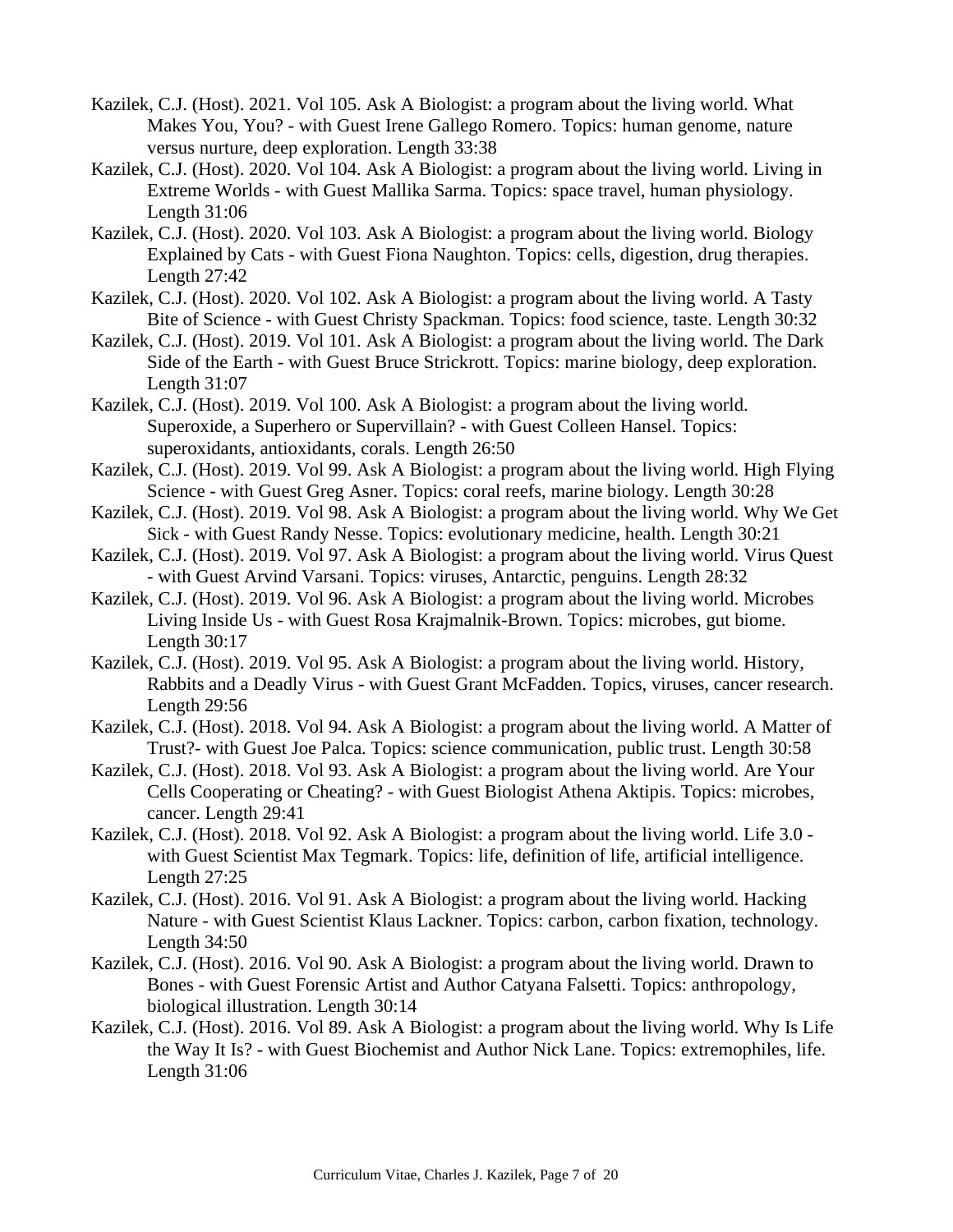- Kazilek, C.J. (Host). 2016. Vol 88. Ask A Biologist: a program about the living world. Monster DNA - with Guest Computational Biologist Melissa Wilson Sayres. Topics: Gila monster, DNA. Length 31:27
- Kazilek, C.J. (Host). 2016. Vol 87. Ask A Biologist: a program about the living world. Ocean Winds and Climate - with Guest Geoscientist/Oceanographer Joellen Russell. Topics: climate change, oceans. Length 30:
- Kazilek, C.J. (Host). 2016. Vol 86. Ask A Biologist: a program about the living world. Skeleton Story - with Guest Forensic Anthropologist Tony Falsetti. Topics: anthropology. Length 28:54
- Kazilek, C.J. (Host). 2016. Vol 85. Ask-a-Biologist vol 085 Ask A Biologist: a program about the living world. Insect Infatuation - with Guest Conservation Specialist Gail Morris. Topics: entomology. Length 29:42.
- Kazilek, C.J. (Host). 2016. Vol 84. Ask A Biologist: a program about the living world. One Wormy World. Guest biologist Andrea Graham talks about what they are learning from the Soay Sheep on St. Kilda Island. Length 29:02.
- Kazilek, C.J. (Host). 2015. Vol 83. Ask A Biologist: a program about the living world. Cybertaxonomy. Guest biologist Kelly Miller gives Dr. Biology the inside story of cybertaxonomy. Length 31:03.
- Kazilek, C.J. (Host). 2015. Vol 82. Ask A Biologist: a program about the living world. Time Traveling Paleoentomologist. Guest biologist Bruce Archibald talks microscopes and the history of microscopy. Length 31:43.
- Kazilek, C.J. (Host). 2015. Vol 81. Ask A Biologist: a program about the living world. Inner Space, the Final Frontier. Guests biologists Anglela Goodacher | Doug Chandler talk microscopes and the history of microscopy. Length 31:32.
- Kazilek, C.J. (Host). 2015. Vol 80. Ask A Biologist: a program about the living world. Rebooting the Immune System. Guest biologist Paul Turke talks about the immune system, and evolutionary medicine. Length 31:21.
- Kazilek, C.J. (Host). 2015. Vol 79. Ask A Biologist: a program about the living world. Swarm Science. Guest biologist Arianne Cease talks about locusts, and food security. Length 30:29.
- Kazilek, C.J. (Host). 2015. Vol 78. Ask A Biologist: a program about the living world. Queen Switcharoo. Guest biologist Ragavendra Gadagkar talks about social insects, wasps, bees, and how they are similar and different. Length 31:17.
- Kazilek, C.J. (Host). 2015. Vol 77. Ask A Biologist: a program about the living world. Science Powered Games. Guest media artist David McConville talks about science, gaming, and what they call wacky weather, or global weirdness. Length 31:00.
- Kazilek, C.J. (Host). 2015. Vol 76. Ask A Biologist: a program about the living world. Tobacco Plants to the Rescue. Guest plant biologist Charlie Arntzen talks about the tobacco plant and its role in modern medicine. Length 29:00.
- Kazilek, C.J. (Host). 2015. Vol 75. Ask A Biologist: a program about the living world. Termites Earth's Green Machines. Guest entomologist and evolutionary biologist Barbara Thorn and the role of termites in the past and the present Length 29:00.
- Kazilek, C.J. (Host). 2015. Vol 74. Ask A Biologist: a program about the living world. The Secret Life of the Natural History Museum. Guest paleontologist Richard Fortey and the two talk about the life behind the scenes for a natural history museum. Length 24:00.
- Kazilek, C.J. (Host). 2015. Vol 73. Ask A Biologist: a program about the living world. Putting the Touch into Biology. Guest Ashleigh Gonzales talks about her project of putting the touch into biology for visually impaired and sighted students. Length 30:00.
- Kazilek, C.J. (Host). 2015. Vol 72. Ask A Biologist: a program about the living world. Space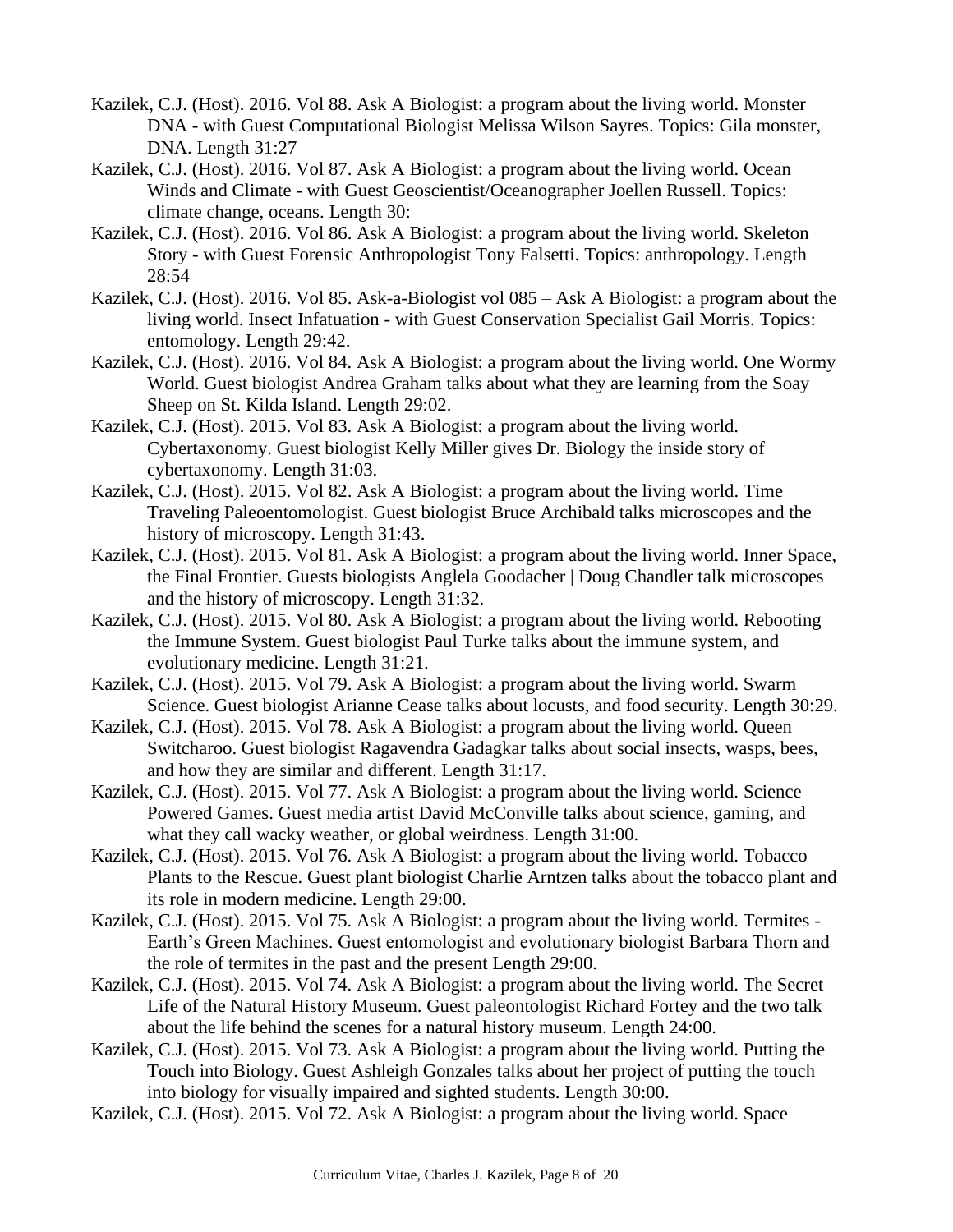Physiology. Guest physiologist, mountain climber, and astronaut Scott Parazynski. This out of this world show is all about extremes, both on the ground and in space. Length 32:00.

- Kazilek, C.J. (Host). 2015. Vol 71. Ask A Biologist: a program about the living world. Zombie Ants. Guest biologist David Hughes talks about a nasty fungus that is turning ants into zombies. Length 26:00.
- Kazilek, C.J. (Host). 2015. Vol 70. Ask A Biologist: a program about the living world. Darwin's Finches. Guests biologists Peter and Rosemary Grant and learns about their more than 30 years of studying Darwin's Finches. Length 31:00.
- Kazilek, C.J. (Host). 2013. Vol 69. Ask A Biologist: a program about the living world. Food for Thought about GMOs. Guest biologist Kevin Folta. Topic: GMO, genetics, evaluating research. Length 28:00.
- Kazilek, C.J. (Host). 2013. Vol 68. Ask A Biologist: a program about the living world. Cute Colorful Poison Dart Frogs. Guest biologist Molly Cummings talks about her favorite animals and the frogs that mimic their look. Length 28:00.
- Kazilek, C.J. (Host). 2013. Vol 67. Ask A Biologist: a program about the living world. Looking into Lucy. Guest paleoanthropologist Don Johanson talks about the story of Lucy and early humans. Length 26:00.
- Kazilek, C.J. (Host). 2013. Vol 66. Ask A Biologist: a program about the living world. Hiking South Mountain. Guests, Liz Smith and Justin Olson. Topics: plants and animals of South Mountain Park. Length 35:13.
- Kazilek, C.J. (Host). 2013. Vol 65. Ask A Biologist: a program about the living world. Ant Life Part 2. Guest, Jennifer Fewell and Jane Rector (Guest Host). Topics: ant communication and networks. Length 26.28.
- Kazilek, C.J. (Host). 2013. Vol 64. Ask A Biologist: a program about the living world. Ant Life Part 1. Guest, Jennifer Fewell and Jane Rector (Guest Host). Topics: ant communication and networks. Length 28.26.
- Kazilek, C.J. (Host). 2012. Vol 63. Ask A Biologist: a program about the living world. Young Women in Science Part 2. Guest Host, Pauline Davies. Topics: Biology, Careers. Length 15:13.
- Kazilek, C.J. (Host). 2012. Vol 62. Ask A Biologist: a program about the living world.Young Women in Science Part 1. Guest Host, Pauline Davies. Topics: Biology, Careers. 11:51.
- Kazilek, C.J. (Host). 2012. Vol 61. Ask A Biologist: a program about the living world. Biology Business. Guest, Bruce Hammock. Topics: biology, business, bring drugs to market. Length 25:50
- Kazilek, C.J. (Host). 2011. Vol 60. Ask A Biologist: a program about the living world. Strange Cricket Silence. Guest, Marlene Zuk.. Topics: Insects, evolution. Length 23:51.
- Kazilek, C.J. (Host). 2011. Vol 59. Ask A Biologist: a program about the living world. Been There Dung That. Guest, Mary Liz Jameson . Topics: Insects, taxonomy. Length 28:55.
- Kazilek, C.J. (Host). 2011. Vol 58. Ask A Biologist: a program about the living world. Dear Aliens. Guest, Lucy Hawking. Topics: communicating science, search for life. Length 29:53
- Kazilek, C.J. (Host). 2010. Vol 57. Ask A Biologist: a program about the living world. Talking Science. Guest, Page Baluch. Co-hosts co-hosts, Stephanie Galindo, Anthony Delgado and Raenesha Willis. Topics: Microscopes. Length 20:31.
- Kazilek, C.J. (Host). 2010. Vol 56. Ask A Biologist: a program about the living world. Skin. Guest, Nina Jablonski. Topics: Skin. Length 30:44.
- Kazilek, C.J. (Host). 2009. Vol 55. Ask A Biologist: a program about the living world. Talking Science. Guest, Robert Krulwich. Topics: communicating science, radio, televison, new media. Length 30:55.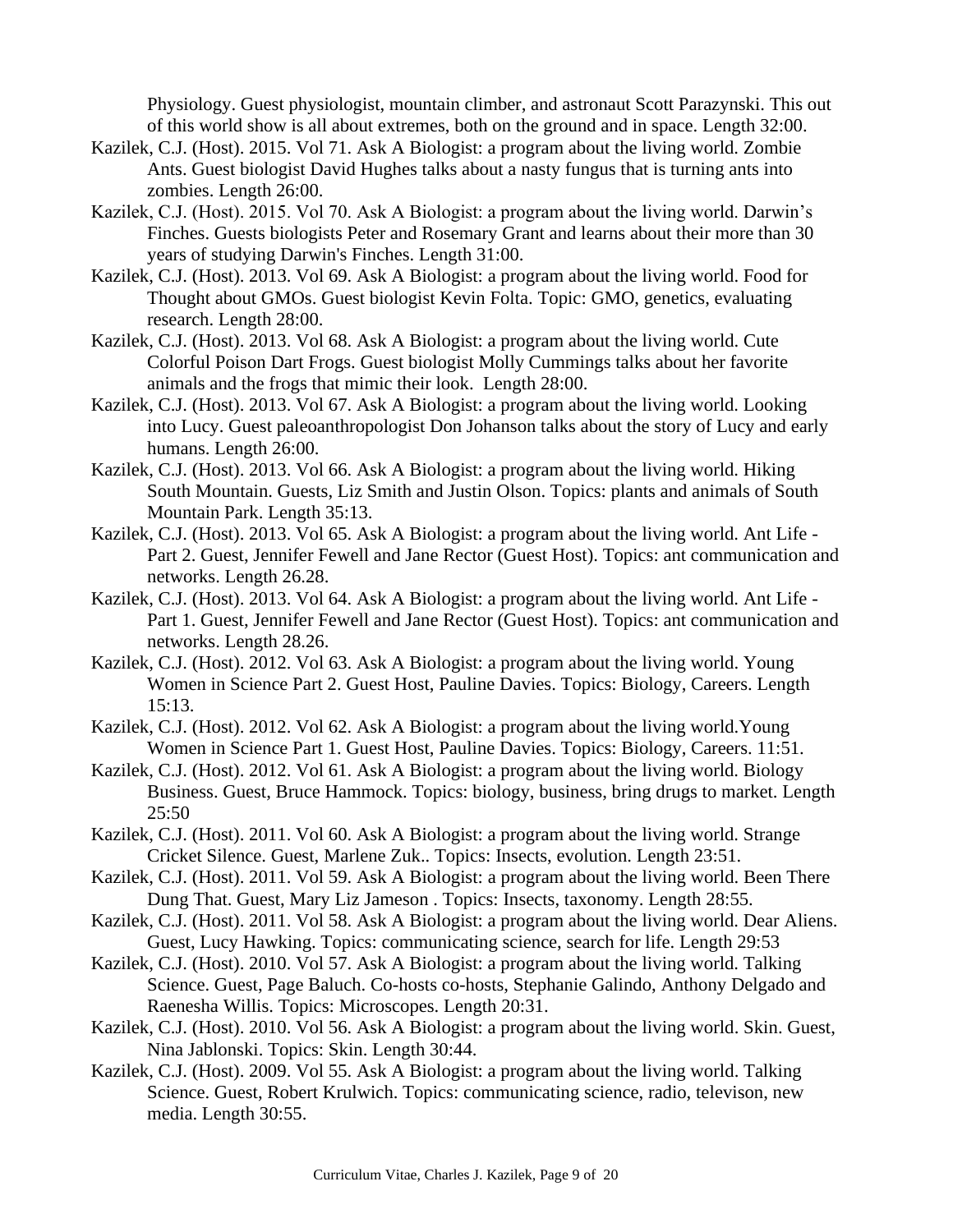- Kazilek, C.J. (Host). 2009. Vol 54. Ask A Biologist: a program about the living world. Bats, Bones and Biology. Guest Scientists, Rebecca Fisher and Elizabeth Hagen. Topics: plants, medicinal plants. Length 30:47.
- Kazilek, C.J. (Host). 2009. Vol 53. Ask A Biologist: a program about the living world. Keeping Your Cool - Thermoregulation. Guest Scientists, Dale DeNardo and Arno Vlooswijk. Topics: regulation of temperature in animals. Length 29:01.
- Kazilek, C.J. (Host). 2009. Vol 52. Ask A Biologist: a program about the living world. Evolution of Bird Flight. Guest Scientist, Ken Dial. Topics: evolution, birds, bird flight, dinosaurs. Length 29:35.
- Kazilek, C.J. (Host). 2009. Vol 51. Ask A Biologist: a program about the living world. New Species Hunters. Guest Scientists, Vicki Funk and Richard Pyle. Topics: plants, fish, scuba diving. Length 30:00.
- Kazilek, C.J. (Host). 2009. Vol 50. Ask A Biologist: a program about the living world. Flora Delaterre - Plant Detective. Guest Scientist, Flora Delaterre . Topics: plants, medicinal plants. Length 19:37.
- Kazilek, C.J. (Host). 2009. Vol 49. Ask A Biologist: a program about the living world. Oh No, Not Exercise! Guest Scientist, Gabriel Shaibi. Topics: diabetes, exercise, metabolic biology. Length 30:14.
- Kazilek, C.J. (Host). 2008. Vol 48. Ask A Biologist: a program about the living world.Is There a Jaguar in My Backyard?. Guest Scientist, Emil McCain. Topics: conservation, habitat, remote cameras, sensors. Length 29:42.
- Kazilek, C.J. (Host). 2008. Vol 47. Ask A Biologist: a program about the living world. Edward O. Wilson Science Rock Star - Part 2. Guest Scientist, Ed Wilson. Topics: ants, biodiversity, bioblitz, drawing, I.Q., Charles Darwin. Length 21:30.
- Kazilek, C.J. (Host). 2008. Vol 46. Ask A Biologist: a program about the living world. Edward O. Wilson Science Rock Star - Part 1. Guest Scientist, Ed Wilson. Topics: ants, biodiversity, bioblitz, drawing. Length 29:30.
- Kazilek, C.J. (Host). 2008. Vol 45. Ask A Biologist: a program about the living world. The Other Marine Biologist Guest Scientist, James Elser. Topics: fresh water, streams, lakes, evolution, evoSpore. Length 31:30.
- Kazilek, C.J. (Host). 2008. Vol 44. Ask A Biologist: a program about the living world. Cataglyphis Versus Saharabot. Guest Scientist, Rüdiger Wehner. Topics: ants, navigation, mathematics, robots. Length 31:53.
- Kazilek, C.J. (Host). 2008. Vol 43. Ask A Biologist: a program about the living world. Mud Science - Healing with Clays . Guest Scientist, Shelley Haydel. Topics: clay, bacteria, alternative treatment, microbiology. Length 30:29.
- Kazilek, C.J. (Host). 2008. Vol 42. Ask A Biologist: a program about the living world. Pollen Nature's Tiny Clues. Guest Scientist, Vaughn Bryant. Topics: spiders, communication, mate choice. Length 27:55.
- Kazilek, C.J. (Host). 2008. Vol 41. Ask A Biologist: a program about the living world. Ouch- Body Defense and Repair. Guest Scientist, Douglas Lake. Topics: math, computational biology, fun math tricks. Length 24:56.
- Kazilek, C.J. (Host). 2008. Vol 40. Ask A Biologist: a program about the living world. Secrets of Desert Plants. Guest Scientist, Tina Wilson. Topics: desert plants, photosynthesis. Length 30:00.
- Kazilek, C.J. (Host). 2008. Vol 39. Ask A Biologist: a program about the living world. A Visit to NSF. Guest Scientist, James Collins. Topics: NSF. Length 28:50.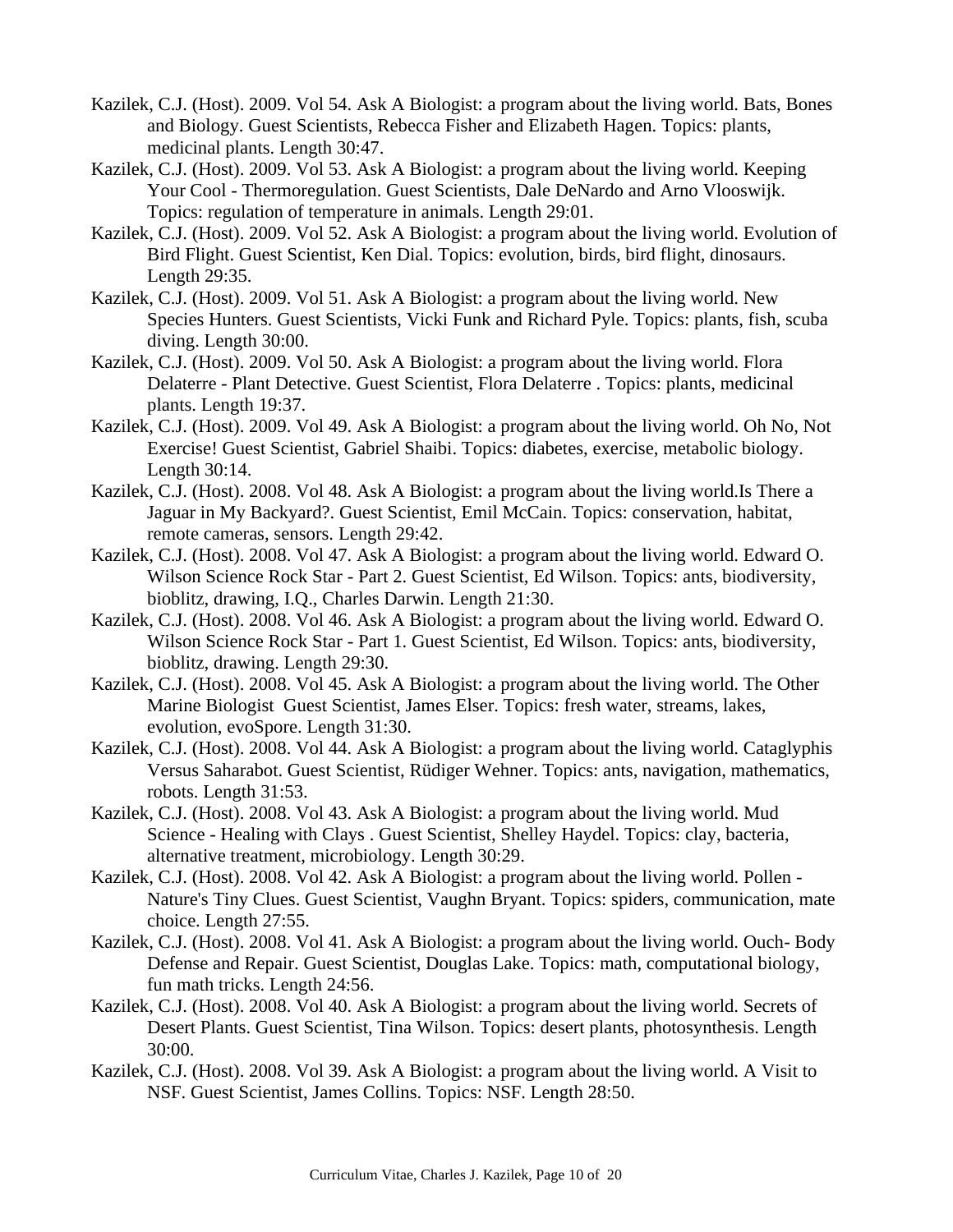- Kazilek, C.J. (Host). 2008. Vol 38. Ask A Biologist: a program about the living world. Life & Building E. T. Guest Scientists Paul Davies and Ferran Garcia-Pichel. Topics: life, extremophiles. Length 32:48.
- Kazilek, C.J. (Host). 2008. Vol 37. Ask A Biologist: a program about the living world. Ant Farm. Guest Scientist, Rebecca Clark. Topics: ants, ant farms. Length 30:20.
- Kazilek, C.J. (Host). 2008. Vol 36. Ask A Biologist: a program about the living world. Mystery of the Dying Coral Reefs. Guest Scientist, Diana Lipscomb. Topics: coral reefs, global warming. Length 32:45.
- Kazilek, C.J. (Host). 2008. Vol 35. Ask A Biologist: a program about the living world. Feather Biology. Guest Kevin McGraw. Topics: Bird Feathers, Feather Function. Length 30:32.
- Kazilek, C.J. (Host). 2008. Vol 34. Ask A Biologist: a program about the living world. Iridescence: Nature's Spectacular Colors . Guest Scientist, Peter Vukusic. Topics: Color. Length 34:39.
- Kazilek, C.J. (Host). 2008. Vol 33. Ask A Biologist: a program about the living world. Wickedly Cool Plants. Guest Scientist, Raul Gutierrez. Co-host Taylor Cheatham. Topics: plants, desert plants, carnivorous plants. Length 25:37.
- Kazilek, C.J. (Host). 2008. Vol 32. Ask A Biologist: a program about the living world. Spiderwomen Guest Scientists Eileen Hebets and Lisa Taylor. Topics: spiders, communication, mate choice. Length 32:16.
- Kazilek, C.J. (Host). 2008. Vol 31. Ask A Biologist: a program about the living world. Spider Man Meets Spider-Man. Guest Scientist, Norman Platnick . Topics: spiders, spider-man, silk. Length 28:51.
- Kazilek, C.J. (Host). 2008. Vol 30. Ask A Biologist: a program about the living world. Math Biology. Guest Scientists Cassie Pawling and Genevieve Toutain Topics: math, computational biology, fun math tricks. Length 30:53.
- Kazilek, C.J. (Host). 2008. Vol 29. Ask A Biologist: a program about the living world. Pandamonium. Guest Scientists Andrew Smith and WEI Fuwen. Topics: Pandas and Conservation. Length 29:52.
- Kazilek, C.J. (Host). 2008. Vol 28. Ask A Biologist: a program about the living world. Birds of a Feather. Guest Scientists David Pearson and Cathy Wise. Topics: birds. Length 30:35.
- Kazilek, C.J. (Host). 2008. Vol 27. Ask A Biologist: a program about the living world. Hulking Biology . Guest Scientist, Gerry McDermott. Topics: cells, x-ray, and synchrotron. Length 31:20.
- Kazilek, C.J. (Host). 2007. Vol 26. Ask A Biologist: a program about the living world. Cell CAT Scans. Guest Scientist, Carolyn Larabell. Topics: cells, x-rays, tomography. Length 31:56.
- Kazilek, C.J. (Host). 2007. Vol 25. Ask A Biologist: a program about the living world. NSDL. Guests Kaye Howe, Carol Minton-Morris, Samantha Katz, Lee Zia. Topics: National Science Digital Library. Length 30:56.
- Kazilek, C.J. (Host). 2007. Vol 24. Ask A Biologist: a program about the living world. Bee Movie Maker. Guest Scientist, Brian Smith. Topics: bees and bee behavior. Length 43:42.
- Kazilek, C.J. (Host). 2007. Vol 23. Ask A Biologist: a program about the living world. Tiny Matter. Guest Scientist, Stuart Lindsay. Topics: nanobiology. Length 25:10.
- Kazilek, C.J. (Host). 2007. Vol 22. Ask A Biologist: a program about the living world. You Say Dirt, I Say Soil. Guest Scientist, Ferran Garcia-Pichel. Topics: microbes and extremeophiles. Length 30:55.
- Kazilek, C.J. (Host). 2007. Vol 21. Ask A Biologist: a program about the living world. When Good Cells Go Bad. Guest Scientist, Michael Berens. Topics: cells and cancer. Length 30:50.
- Kazilek, C.J. (Host). 2007. Vol 20. Ask A Biologist: a program about the living world. Fire and Life. Guest Scientist, Stephen Pyne. Topics: grasses and fungi. Length 29:54.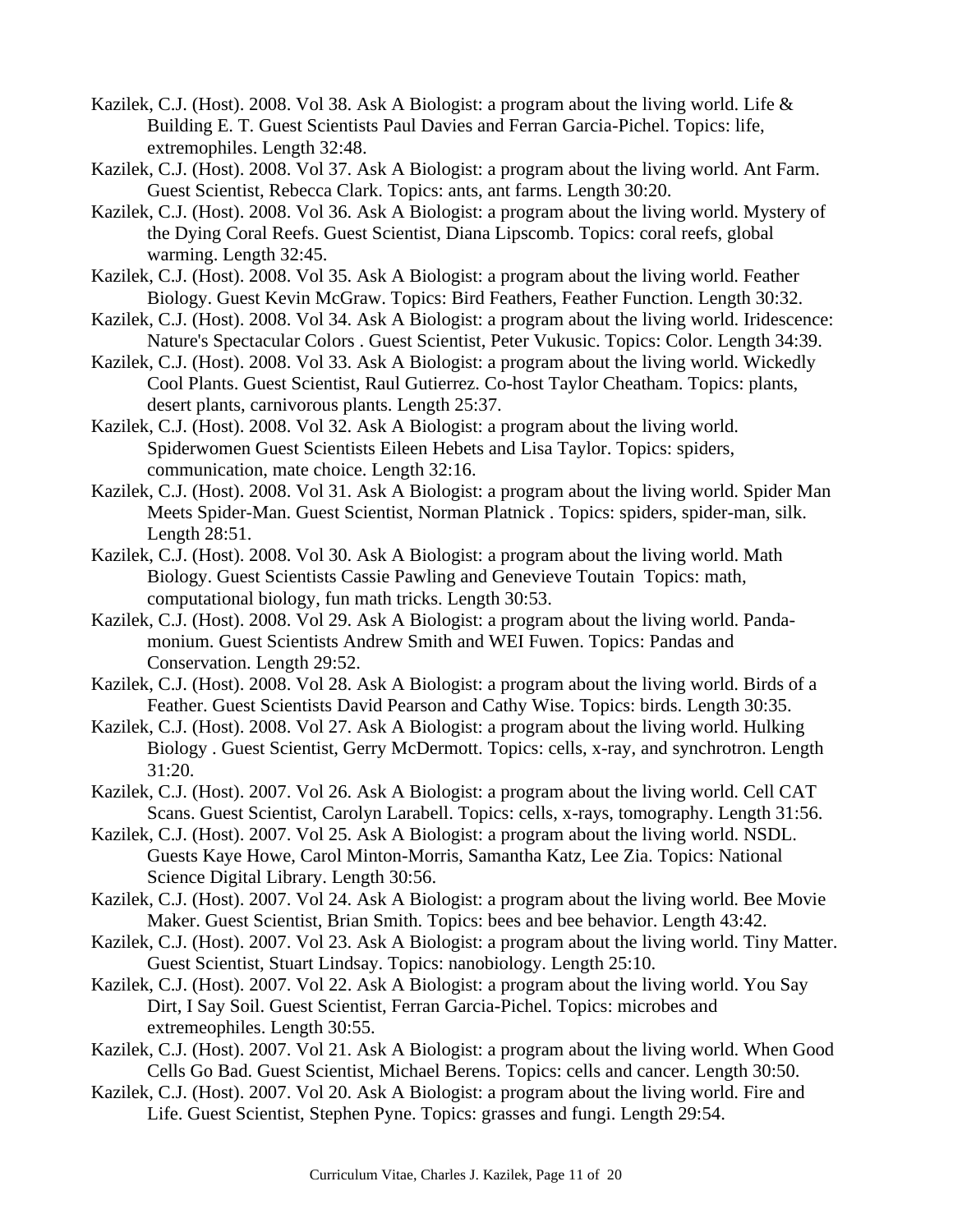- Kazilek, C.J. (Host). 2007. Vol 19. Ask A Biologist: a program about the living world. Watching Grass Grow. Guest Scientist, Stan Faeth. Topics: grasses and fungi. Length 24:58.
- Kazilek, C.J. (Host). 2007. Vol 18. Ask A Biologist: a program about the living world. Stinging Mystery. Guests Conrad Storad Michael Quinlan. Topic: scorpions. Length 27:59.
- Kazilek, C.J. (Host). 2007. Vol 17. Ask A Biologist: a program about the living world. Ant Math. Guest Scientist, Stephen Pratt. Topics: ant society and problem solving. Length 24:57.
- Kazilek, C.J. (Host). 2007. Vol 16. Ask A Biologist: a program about the living world. Dr. Biology Goes to Washington D.C. Guests:Cheryl Zook (independent film maker), Elizabeth Pennisi (science writer), and Nancy Pelaez (NSF) . Topics: science beyond the scientist. Length 30:20.
- Kazilek, C.J. (Host). 2007. Vol 15. Ask A Biologist: a program about the living world. Roses are Red and Violets are Blue, but Why? Guest Scientist, Kevin McGraw. Topics: color and color vision. Length 30:00.
- Kazilek, C.J. (Host). 2007. Vol 14. Ask A Biologist: a program about the living world. A Walk on the Wild Side: in search of species. Guest Scientist, Quentin Wheeler. Topics: species and taxonomy. Length 21:54.
- Kazilek, C.J. (Host). 2007. Vol 13. Ask A Biologist: a program about the living world. Bugs in Films. Guest Scientist, Valerie Stout. Topics: podcasting. Length 17:50.
- Kazilek, C.J. (Host). 2007. Vol 12. Ask A Biologist: a program about the living world. Stress. Guest Scientist, Miles Orchinik. Topics: stress and the brain. Length 30:53.
- Kazilek, C.J. (Host). 2007. Vol 11. Ask A Biologist: a program about the living world. Biology Net. Guest Scientist, John Alcock. Topics: animal behavior. Length 27:41.
- Kazilek, C.J. (Host). 2007. Vol 10. Ask A Biologist: a program about the living world. Casting a Podcasts Line. Guest, Peggy Coulombe, host of Science Studio. Topics: podcasting. Length 34:42.
- Kazilek, C.J. (Host). 2007. Vol 9. Ask A Biologist: a program about the living world. A The Art and Science of Broadcast Journalism. Guests Journalists, Pauline Davies and Robyn Williams, host of The Science Show. Topics: interview process, how to make a good story. Length 34:42.
- Kazilek, C.J. (Host). 2007. Vol 8. Ask A Biologist: a program about the living world. A Breath of Fresh Ocean Air . Guest Scientist, Susanne Neuer. Topics: ocean, global warming, phytoplankton. Length 29:47.
- Kazilek, C.J. (Host). 2007. Vol 7. Ask A Biologist: a program about the living world. Butterflies and Insect Vision . Guest Scientist, Ron Rutowski. Topics: insect vison, coloration, music. Length 43:56.
- Kazilek, C.J. (Host). 2007. Vol 6. Ask A Biologist: a program about the living world. Keystone Species. Guest Scientist, Andrew Smith. Topics: conservation biology, keystone species. Length 30:31.
- Kazilek, C.J. (Host). 2007. Vol 5. Ask A Biologist: a program about the living world. Bugs in Space. Guest Scientist, Cheryl Nickerson . Topics: microbes, space travel, bioreactor. Length 26:48.
- Kazilek, C.J. (Host). 2006. Vol 4. Ask A Biologist: a program about the living world. The Sounds of Nature . Guest Scientist, Pierre Deviche. Topics: Birds, bird songs, and dialects. Length 29:25.
- Kazilek, C.J. (Host). 2006. Vol 3. Ask A Biologist: a program about the living world. The Social Nature of Nature. Guest Scientist, Bert Hölldobler. Topic: Ants. Length 30:19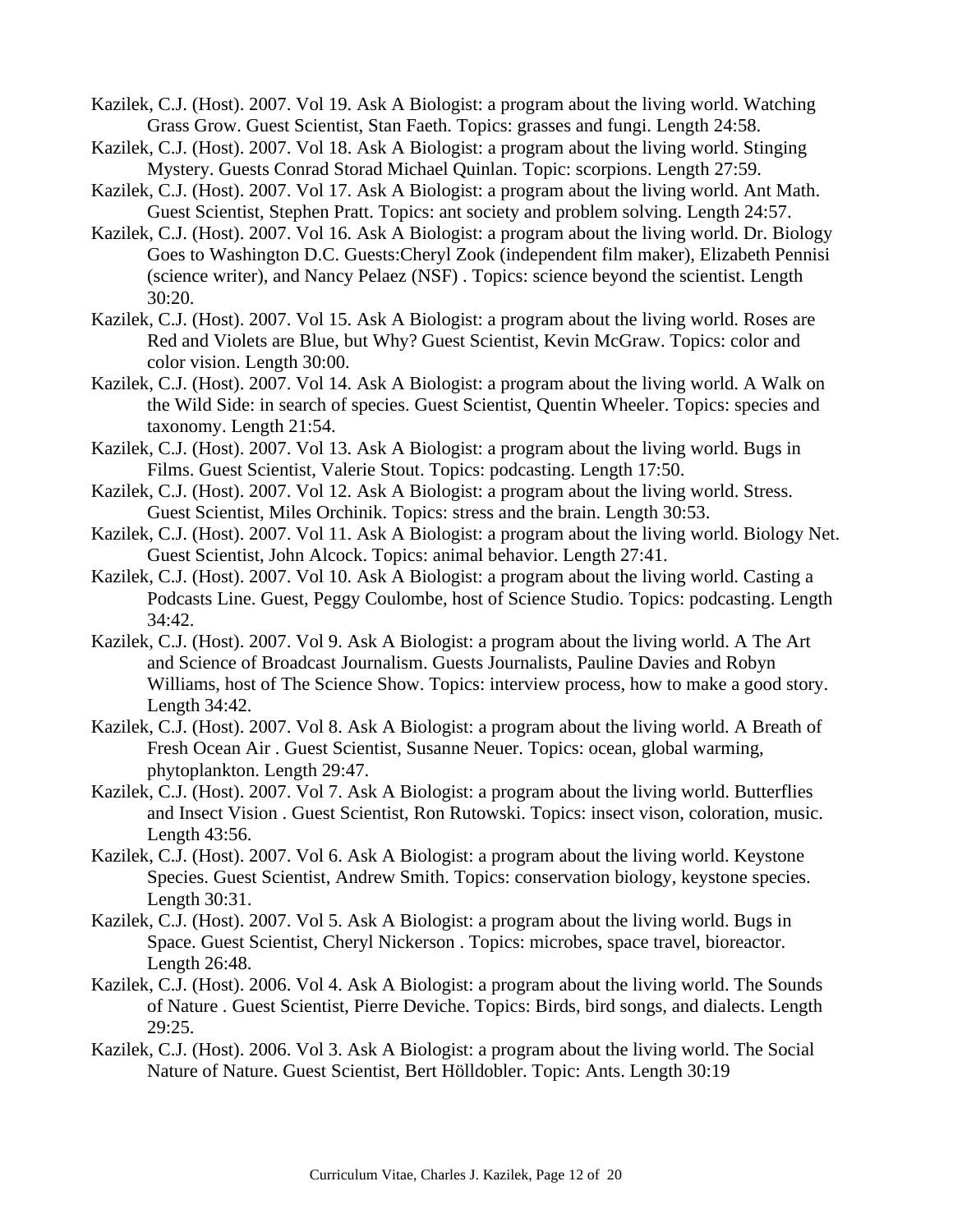- Kazilek, C.J. (Host). 2006. Vol 2. Ask A Biologist: a program about the living world. What's the buzz about bees and the bee genome. Guest Scientist, Gro Amdam. Topics: Bees and the newly completed bee genome. Length 24:24.
- Kazilek, C.J. (Host). 2006. Vol 1. Ask A Biologist: a program about the living world. Tiny Tigers. Guest Scientist, David Pearson. Topic: Tiger Beetles. Length 15:06

Arizona Educator Proficiency Assessments (AEPA). Nine Part Science Series - iTunes U

- Kazilek, C.J. (Host). 2008. Vol 1.(AEPA Science) . Guest, Jill Oliver. Topic: AEPA Exam. Length 23:02
- Kazilek, C.J. (Host). 2008. Vol 2. (AEPA Science) . Guest, Molina Walters. Topic: Planetary Sciences and the AEPA. Length 19:06
- Kazilek, C.J. (Host). 2008. Vol 3. (AEPA Science) . Guest, Colette Bos. Topic: Earth Sciences and the AEPA. Length 28:21
- Kazilek, C.J. (Host). 2008. Vol 4. (AEPA Science) . Guest, Thao Nguyen. Topic: Life Sciences and the AEPA. Length 18:55
- Kazilek, C.J. (Host). 2008. Vol 5. (AEPA Science) . Guest, Tina Wilson. Topic: Plant Sciences and the AEPA. Length 27:05
- Kazilek, C.J. (Host). 2008. Vol 6. (AEPA Science) . Guest, Kim Elliott. Topic: Chemistry and the AEPA. Length 30:55
- Kazilek, C.J. (Host). 2008. Vol 7. (AEPA Science) . Guest, Colleen Megaowan-Romanowicz. Topic: Physics and the AEPA. Length 35:05
- Kazilek, C.J. (Host). 2008. Vol 8. (AEPA Science) . Guest, Karen Schedler. Topic: Inquiry-based Learning I and the AEPA. Length 32:14
- Kazilek, C.J. (Host). 2008. Vol 9. (AEPA Science) . Guest, Dianne Mckee. Topic: Inquiry-based Learning II and the AEPA. Length 22:14

Darwinfest Distinguished Lecture Series

- Edward O. Wilson. 2008. Vol 1. Darwin and the Future of Biology. November 4 2008. Tempe Center for the Arts. Length 53:29.
- Bert Hölldobler. 2008. Vol 2. Exploring The Superorganism. November 5, 2008. Phoenix Botanical Garden. Length 44:12.
- Randy Olson. 2009. Vol 3. Don't be such a Scientist! February 5, 2009. Arizona State University. Length 54:14.
- Michael Ruse. 2009. Vol 3. Is Darwinism past its "Sell By" date? February 6, 2009. Arizona State University. Length 41:53.
- Bernard Wood. Vol 4. On the Origin of Our Species: Darwin and Human Evolution. February 9, 2009 Arizona State University. Length 38:43.
- Nina Jablonski. Vol 6. Darwin's Birthday Suit: The Evolution of Human Skin and Skin Color. February 10, 2009 Arizona State University. Length 52:30.
- Daniel Dennett. 2009. Vol 7. Darwin´s strange inversion of reasoning. February 18, 2009. Arizona State University. Length 101.54
- Sarah Hrdy. 2009. Vol 8. Darwin and the Ascent of Man: Why humans are such hypersocial apes? April 30, 2009. Arizona State University. Length 55:59.
- Peter and Rosemary Grant. Vol 9. Darwin's Finches. October 28, 2009. Arizona State University. Length 1:00:20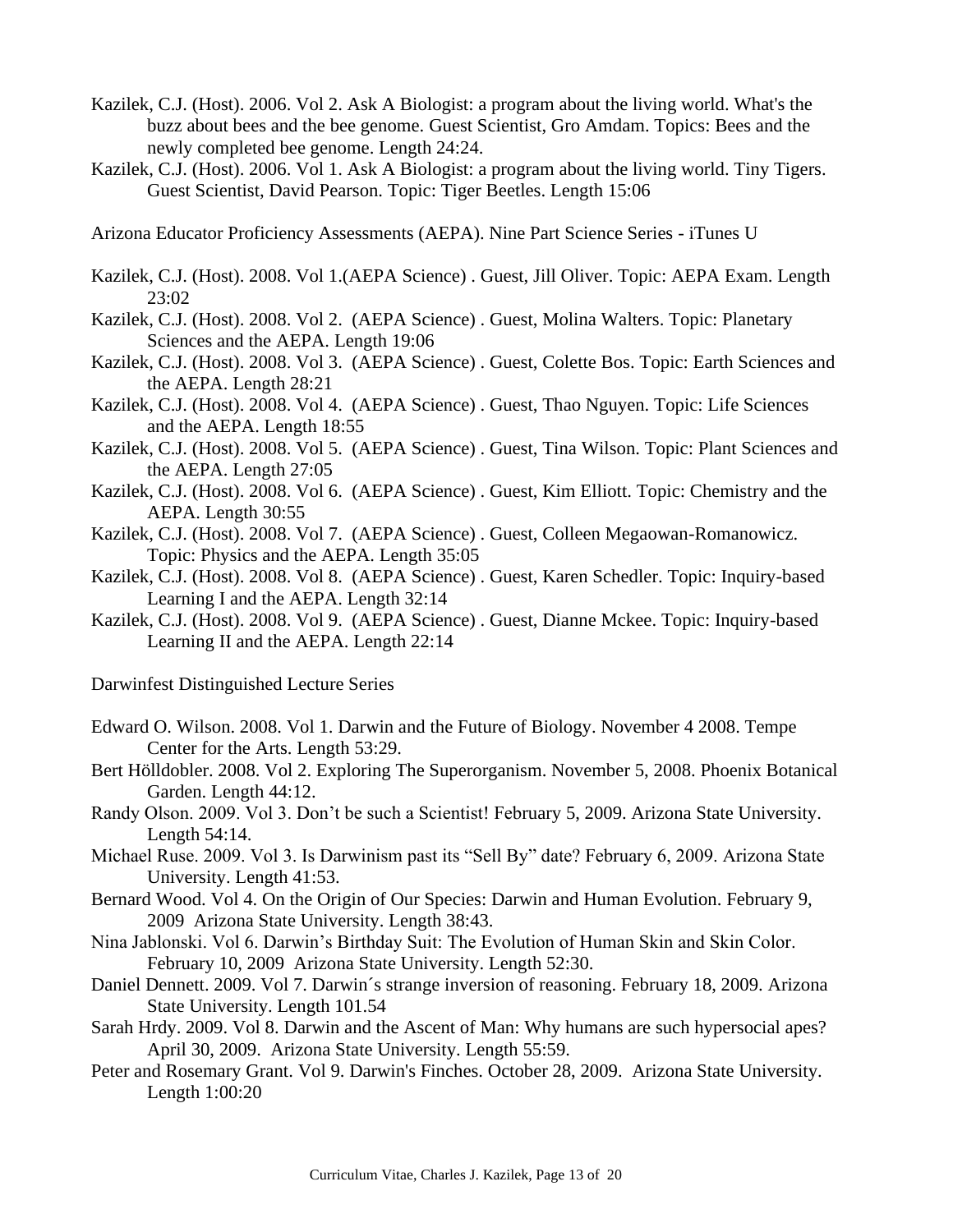Janet Browne. 2009. Vol 10. Celebrating Darwin: 1909, 1959, and 2009. November 13, 2009. Arizona State University. Length 50:00

# G. PUBLICATIONS FEATURING ARTICLES & IMAGES

- Awards Season: Science through the Eyepiece. BioTechniques, Vol. 49, No. 5, November 2010, pp. 783–787.
- Bioimaging: Current Concepts in Light and Electron Microscopy. 440 pages. 2009. ISBN-13: 9780763738747.
- Dr. Biology to the Rescue. Raising Arizona Kids Magazine. April 2009. Pages 22-23.
- Gila Monsters. Conrad Storad. Children's Book. Learner Publications. 2008. ISBN 0822578883
- Lab Animal Journal. Volume 36 No. 3, March 2007. Cover
- American Entomologist. Winter 2006. Pages 248, 251.
- CLAS News Magazine. Fall/Winter 2006. Back cover.
- Arizona Republic. Counting Cardinals and Cactus Wrens and Qual. Living Section (section E). February 17, 2004. Pages E1-E3.
- Arizona Republic. Who's flying in your 'hood? March 31, 2005.
- Arizona Republic. Paper Project Worth a Trip to Museum for Youth. December 24, 2004. East Valley Arts. Page 2.
- East Valley Tribune. Website Offers State Biology Lore. December 5, 2004. Page A3.
- CLAS News Magazine. Fall/Winter 2004. Back cover.
- Chain Reaction Magazine. Ask A Biologist. Volume 4, Number 1, Spring 2003. Page 33.
- ASU Research Magazine. Paper Interiors. Summer 2002. Pages 36-39.
- ASU Research Review Video. Paper Project. Channel 8 (local PBS). Number 1102. May 2002
- Chain Reaction Magazine. Ask A Biologist. Volume 2, Number 1, Spring 2000. Page 33.
- Photographing Minerals, Fossils, and Lapidary Materials. Jeffrey Scovil. Geoscience Press. 1996. Page 63 (Book)
- ASU Research Magazine. Fall/Winter 1995. Back cover.
- ASU Research Magazine. Through the Looking Glass. Fall/Winter 1995. Pages 24-29.
- ASU Research Magazine. Parting Shots. Fall 1993. Page 41.
- Beauty Beyond the Eye of the Beholder. Arizona State (Alumni Magazine). Fall 1989.
- Pages 18-19.
- ASU Research Magazine. Parting Shots. Winter 1989. Page 33.

# **SEMINARS AND PRESENTATIONS**

- September 26, 2021. RTM K-12 West Education & CIO Congress– San Diego, California. "K to Gray Learning: An Adventure Now Using Gamelets and VR"
- April 12, 2021. RTM Higher Ed Forum San Diego, California. "The Wicked Problem of Online Proctoring: in search of solutions"
- July 12, 2019. InstructureCon Long Beach, California. "Culture is the Key: Moving to a New Learning Management System."
- May 23, 2019. Empower ASU Tempe Arizona. "Universal Learning."
- July 16, 2018. Engage ASU Tempe Arizona. "K to Gray Learning."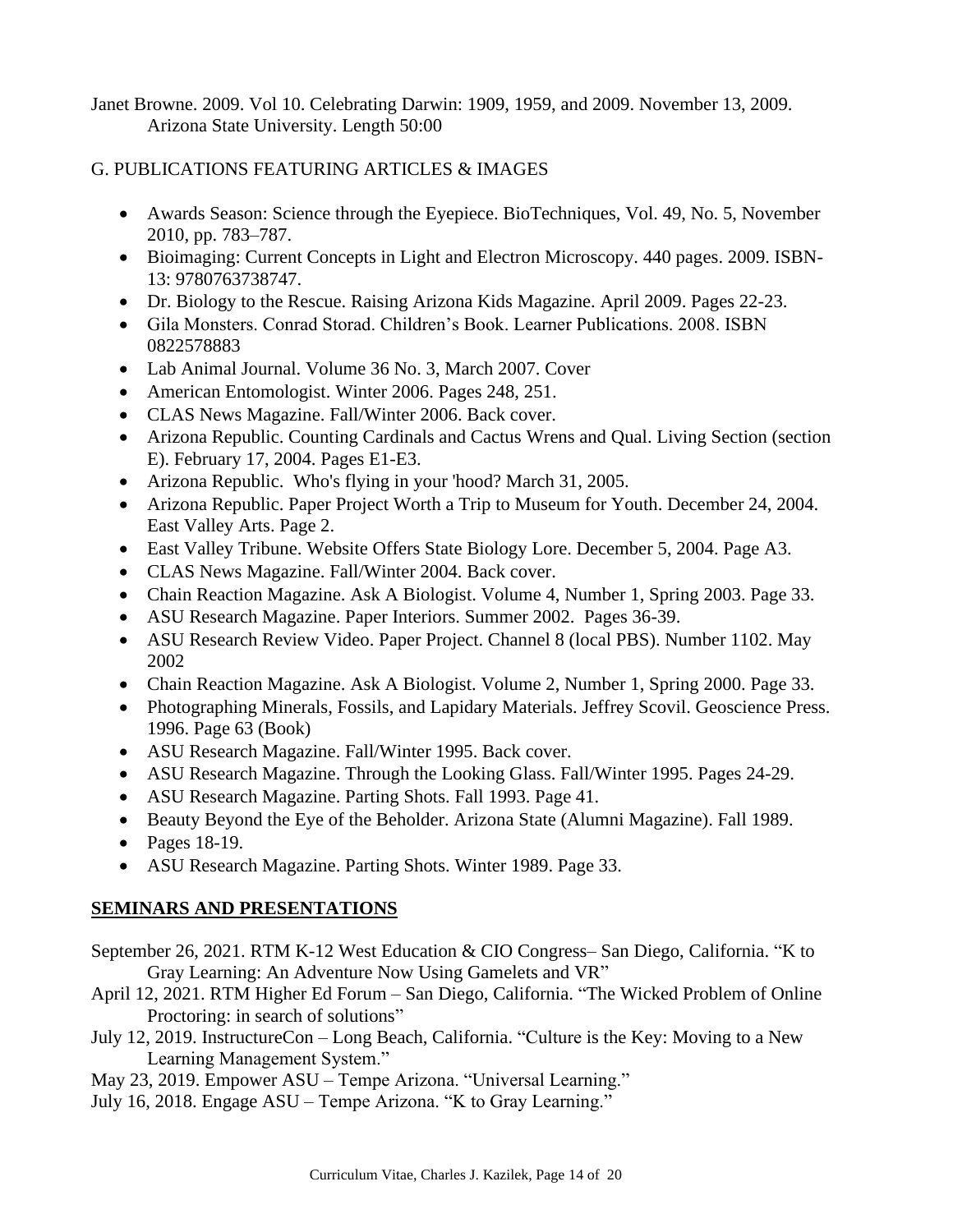September 20, 2016. Sun Corridor Network Learning Day. Northern Arizona University. "The Future of Virtual Reality Applications and K-12."

- March 4, 2016. InfoComm Connections San Jose, California. 2016. Keynote: "Are We There Yet? The Use of Collaboration Tools in Education and What's Still Missing."
- February 16, 2016. Internet2 NET+. 2015. Webinar: "Communication in the Cloud From Notification to Collaboration."
- April 28, 2015. Internet 2 2015 Global Summit Washington D. C. 2015. "Collaboration Through Interactive and Streaming Video Across the Academic World."
- January 29, 2015. Internet 2- Webinar 2015. "Innovation in Learning: ASU Leverages New Internet2 NET+ Video Service to Deliver Distance Education."
- April 22, 2014. Internet 2 2014 Global Summit Denver, Colorado. 2015. "High Definition, Multi-Point Video Conferencing"
- March 16, 2013. Biology Leadership Conference- Tucson 2013. "Bringing the World into the Classroom Using Video Conferencing"
- February 23, 2012. Smithsonian Forum Washington D.C. 2013. "Desert to Rainforest:
- A middle school learning experience for diverse cultures and habitats in Arizona and Panama"
- July 19, 2011. Wainhouse Research Collaboration Summit Philadelphia 2011. "Bugs Welcome moving videoconferencing out of the classroom and into the jungle."
- March 5, 2011. 6th Annual Education Fair. Arizona State University. Polytechnic Campus. Chandler, Arizona. "Reaching Beyond the Classroom Day with Ask A Biologist."
- February 28, 2011. Enterprise Connect 2011. Orlando, Florida. From Telepresence to the Desktop: Managing the Real-World Video Experience."
- November 2, 2010. National Science Digital Library Annual Meeting. Charles Kazilek, Jacob Sahertian, Matthew A. Cordial. Washington D. C. "The Devil is in the Drupal Details lessons learned managing content with Drupal."
- October 21, 2010. National School Boards Association's Technology and Learning Conference. Phoenix Convention Center. Phoenix, Arizona. "Puzzling Questions Spur Millions to the Virtual Doorstep of Ask A Biologist."
- September 11, 2010. Arizona Science Center Teacher Back to School Event. Phoenix, Arizona. "Introducing the new Ask A Biologist Website."
- March 15, 2010. Microcomputers in Education Conference. Tempe, Arizona. "Dr. Biology Presents the New Ask A Biologist website."
- March 13, 2010. Arizona Science Center Planetarium "Navigating the new Ask A Biologist Website."
- March 6, 2010. 5th Annual Education Fair. Arizona State University. Polytechnic Campus. Chandler, Arizona. "New Cool Resources from Dr. Biology and Ask A Biologist."
- February 20-21, 2010. American Association for the Advancement of Science (AAAS) annual meeting. San Diego, California. "A Guide of the New Ask A Biologist Website."
- December 5, 2009. National Science Teachers Association. Phoenix, Arizona. "Science Matters Community Event"
- September 26, 2009. Arizona Science Center Teacher Back to School Event. Phoenix, Arizona. "Ask A Biologist Extreme Web Makeover 2.0."
- March 10, 2009. Microcomputers in Education Conference. Tempe, Arizona. "Podcasting with Dr. Biology"
- January 7, 2009. Purdue University, Department of Biological Sciences, West Lafayette, Indiana. "Capturing the Next Generation of Scientists. "October 1, 2008. National Science Digital Library (NSDL) Conference. Washington D.C. Invited Speaker. "Creating Podcasts for iTunesU".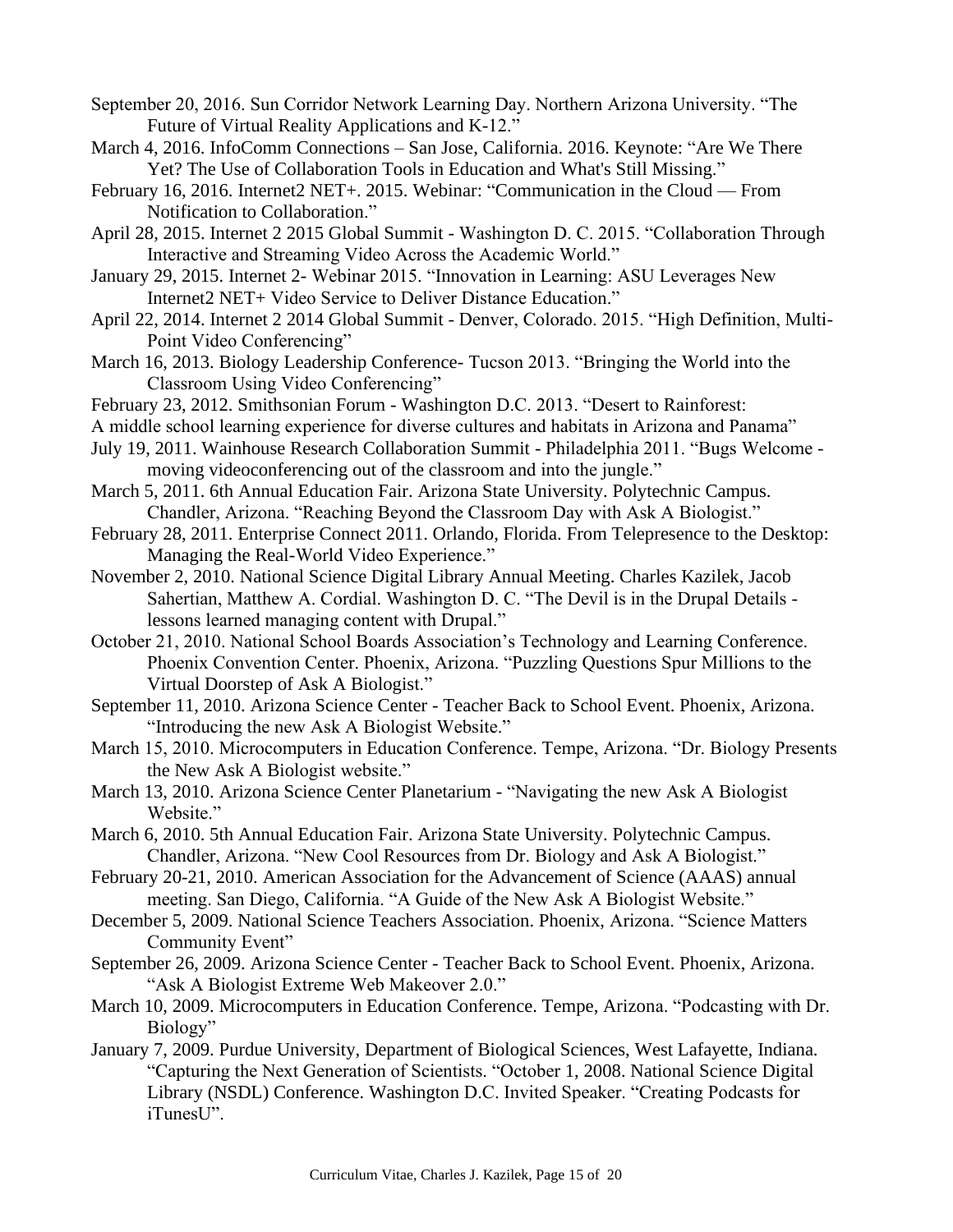- September 9, 2008. Advancing Arizona Education Conference 2008. Arizona State University Tempe Campus. Tempe, Arizona. "ASU Ask A Biologist Outreach Partnership".
- May 5, 2008. Inspiring Voices Conference. Arizona State University Polytechnic Campus. Chandler, Arizona. Speaker for 150 Native American Students. "Meet Dr. Biology."
- April 17, 2008. Arizona Imaging and Microanalysis Society. Flagstaff, Arizona. "Through the Looking Glass in 3-D: engaging young minds in the classroom and beyond."
- March 7, 2008. Arizona Science Center. Adult Night Out IMAX Theater Lecture Series. Phoenix Arizona. "Journey Inside Paper in 3-D."
- February 9, 2008. First Annual Frontiers in Science Conference Series. Iridescence: More than Meets the Eye. Old Main Arizona State University. "Seeing is Believing: Using Color to Capture the Imagination of Students in the Classroom and Online."
- November 29, 2007. Arizona Teaching, Learning and Assessment Consortium. ASU Downtown Phoenix Campus, Phoenix Arizona. "Integrating Ask A Biologist into the Classroom."
- May 12, 2007. Second Annual Colloquium ASU College of Teacher Education and Leadership. ASU West Campus, Phoenix Arizona. "Ask A Biologist: Science Language and ELL activities."
- March 12, 2007. Microcomputers in Education Conference. Tempe, Arizona. "Dr. Biology's Imaginative Classroom"
- November 28, 2006. Arizona Teaching Learning, and Assessment Consortium. Tempe, Arizona. "Ask a Scientist" Panel Discussion. (Panelist)
- November 15, 2006. Arizona Librarians Association Conference. Mesa, Arizona. "Ask A Biologist: Capturing the imagination in the world of life sciences."
- September 14, 2006. Paper Discovery Center. Appleton, Wisconsin. "Fiberscapes: Revealing the Beauty and Science of Paper" (Jennifer Tsukayama, coauthor/speaker)
- April 7, 2006. Kazilek, Charles J., AAAS-SWARM Annual Meeting. University of Tulsa. Tulsa, Oklahoma. "Fun Flexible Data Sets for Use in K-12 Instruction."
- October 21, 2005. Valentine, Gene and Charles Kazilek. Friends of Dard Hunter 2005 Annual Meeting (a conference of hand papermakers). Salt Lake City, Utah. "Looking into Desert Fiber Papers: Confocal Microscapes."
- March 16, 2005. Microcomputers in Education Conference. Tempe, Arizona. "Classroom Performance System (CPS): A Catalyst fo Learner-Centered Instruction in Undergraduate Life Sciences Courses." (Patti Thorn, coauthor/speaker)
- March 14, 2005. Microcomputers in Education Conference. Tempe, Arizona. Fun and Flexible Data Sets from the Ask A Biologist Program and the Paper Project."
- November 19, 2004. ASU Sneaker Tour presentation and W. M Keck Bioimaging Laboratory tour. "A Simple Question of Art and Science: how a simple scientific question evolved into a multi-discipline collaborative program of art, science and educational outreach."
- March 17, 2004. Microcomputers in Education Conference. Tempe, Arizona. "Dr. Biology's Pocket Seed Experiment: A Flexible Technology-based Learning Tool to Teach Inquiry." Workshop. (Elena Ortiz-Barney, coauthor/speaker)
- March 15 & 16, 2004. Microcomputers in Education Conference. Tempe, Arizona. "Paper, Paper Everywhere, Let's Use It to Get Our Students to Think." (Gene Valentine coauthor/speaker).
- February 27, 2004. ASU Sneaker Tour presentation and W. M Keck Bioimaging Laboratory tour. "Synergy Between Art and Science: how a simple scientific question evolved into a multidiscipline collaborative program of art, science and educational outreach."(Jennifer Tsukayama coauthor/speaker)
- November 18, 2003. NASA Center Schools Program mentor teachers' professional development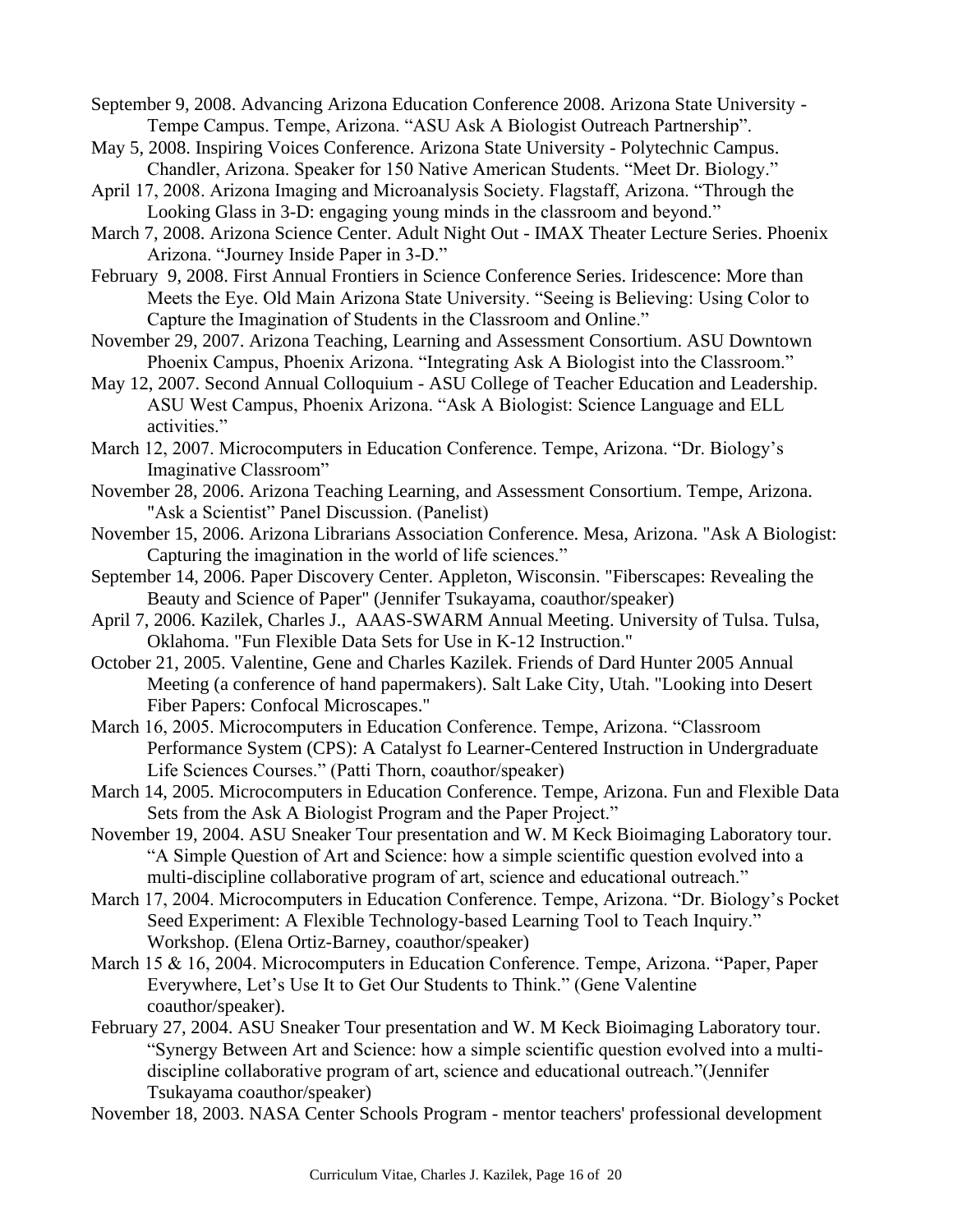workshop. Estrella Mountain Community College. Glendale, AZ. "Reaching for the Stars in the Classroom using Ask A Biologist and the Paper Project.

- April 23, 2003. Speaker, ASU President's Enrichment Group. "Linking Art and Science: The Paper Project a multi-discipline project." (Gene Valentine coauthor/speaker)
- April 2, 2003. Speaker, ASU President's Club. Paper Project: "Paper Interiors multi-discipline dance performance." (Gene Valentine coauthor/speaker)
- March 18 & 19, 2003. Microcomputers in Education Conference. Tempe, Arizona. "The Paper Project: Revealing the Link Between Art, Science and Technology."
- March 13, 2003. Arizona Imaging and Microanalysis Society. Tucson, Arizona. "Through the Fibers: Confocal Images of Handmade Paper Are Fused with Art and Dance."
- December 12, 2002. Speaker, McKemy Middle School. Tempe AZ. "What's Cool About Paper ?"
- September 15, 2002. Great Salt Lake Book Festival. Salt Lake City, UT. "Getting Below the Surfaces of Hand-Made Paper." (Gene Valentine coauthor/speaker).
- February 7, 2002. Panel Discussion Communicating Science to the Public. ASU Down to Earth Science. Technology and People: keeping a personal touch.
- January 12, 2002. Presenter, ASU Down to Earth Science Saturday Showcase. Ask A Biologist Web Project.
- October 18, 2001. Speaker, ASU Web Developers Meeting. Moving Printed Content to the Web.
- June 21, 2001. Speaker, Arizona State University Computing Commons Lecture Hall. The Science and Art of Scanning Light Imaging.
- June 7, 2001. Speaker, Arizona State University Computing Commons Lecture Hall. Opening lecture for the "Shells of the Desert" exhibit. (William Sharp coauthor/speaker)
- May 25, 2001. Speaker, University of Utah Gould Auditorium. Opening lecture for the "Paper Interiors" exhibit.
- March 12-13, 2001. Speaker/Workshop, Microcomputers in Education Conference. "Can the Internet Keep a Personal Touch?"
- March 3, 2001. Invited Speaker/Workshop, Arizona Game and Fish Department Retreat. "Scientific Data Presentation: tips and techniques."
- December 1, 2000. Presenter, Arcadia Neighborhood Learning Center, "The Secret Life of Biologists and Biology in 3-D."
- November 24, 2000. Speaker, Arizona Science Center. Opening lecture for the "Face of Paper II" exhibit. (Gene Valentine coauthor/speaker)
- March, 2000. Presenter SEE ASU: two day open house, "Ask A Biologist Web Project."
- August, 2nd 2000. International Hand Paper Makers and Paper Artists Conference, Chiusi, Italy. Confocal Microscopy and Paper Interiors (Gene Valentine coauthor/speaker).
- March, 1999. Presenter SEE ASU: two day open house, "Ask A Biologist Web Project."
- November, 1999. Speaker, Arizona State University Computing Commons Lecture Hall. Opening lecture for the "Face of Paper" exhibit.
- March, 1998. Presenter SEE ASU: two day open house, "Ask A Biologist Web Project."
- March, 1998. Invited Speaker, Arizona Imaging and Microanalysis Society. "ASU Ask A Biologist Web Project: extending virtual contacts."
- October, 1997. Presenter, Desert Vista High School, topic of "Cell Biology."
- March, 1997. Presenter SEE ASU: two day open house, "Ask A Biologist Web Project."
- October, 1997. Speaker/Workshop, State Convention of Arizona Science Teachers Association. "ASU Ask A Biologist Web Project."
- May, 1997. Invited Speaker, CLAS Saturday Scholars Lecture, "Bioimaging in the 21st Century."
- May, 1996. Presenter, Hidden Hills Elementary Young Scientist's Day, "Scientific Illustrative Photography."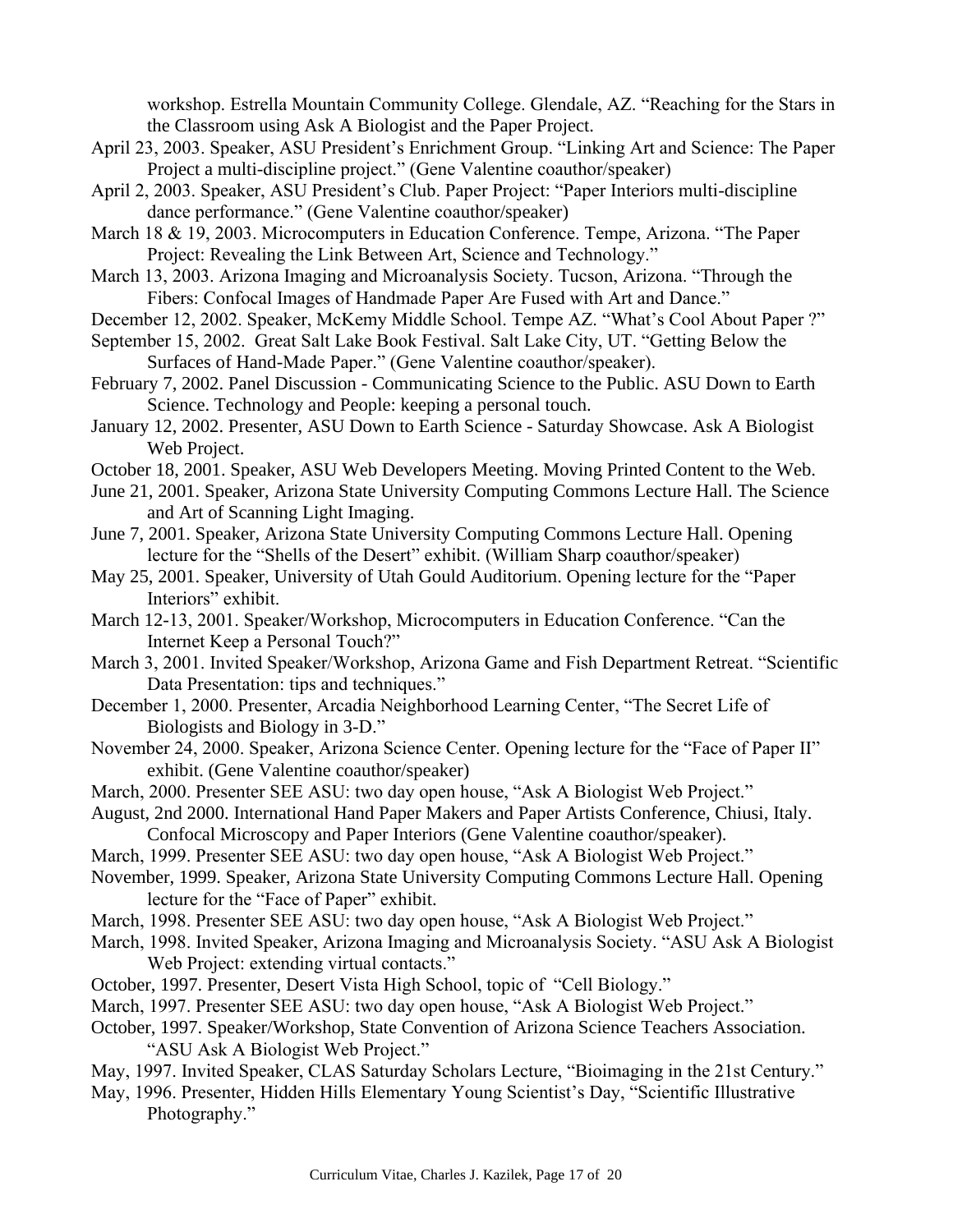- April, 1989. Speaker, 4th Annual Tontozona Conference, "Scanning Light Microscopy: Uses in Biological Applications."
- January, 1989. Poster Session, ASCB annual meeting, San Francisco, "A quick-freeze, deep-etch analysis of the extracellular matrix of Xenopus laevis Oocytes before and after meiotic maturation."
- November, 1987. Poster Session, ASCB annual meeting, St. Louis, "Signal transduction in neutrophils: the chemotactic peptide-generated calcium signal consists of three distinct phases."
- November, 1985. Poster Session, ASCB annual meeting, Atlanta, "The vitelline layer of the sea urchin egg: structural modifications during fertilization as seen in stereo electron micrographs of deep-etched, rotary shadowed eggs."

# **WEB PROJECTS**

- The Paper Project. 1999 . Research and educational outreach project dealing with the analysis of historic and handmade papers using non-destructive scanning laser confocal microscopy. http://paperproject.org
- Ask A Biologist. 1997- . An outreach project for K-12 schools. Including question form, games, stories, profiles, experiments, audio, and video content. Web address: https://askabiologist.asu.edu
- ASU Life Sciences Website. 1996-. Development of the life sciences web server, the website, and on-line life science class media. Web address: http://lifesciences.asu.edu/

## **GRANTS**

- 2009-2014 coPI, NIH Pathways project. (sub-contract). Five year \$85,000.
- 2009-2014 coPI, NSF Innovation Through Institutional Integration (I3): The Modeling Institute. Five year \$1,249,740.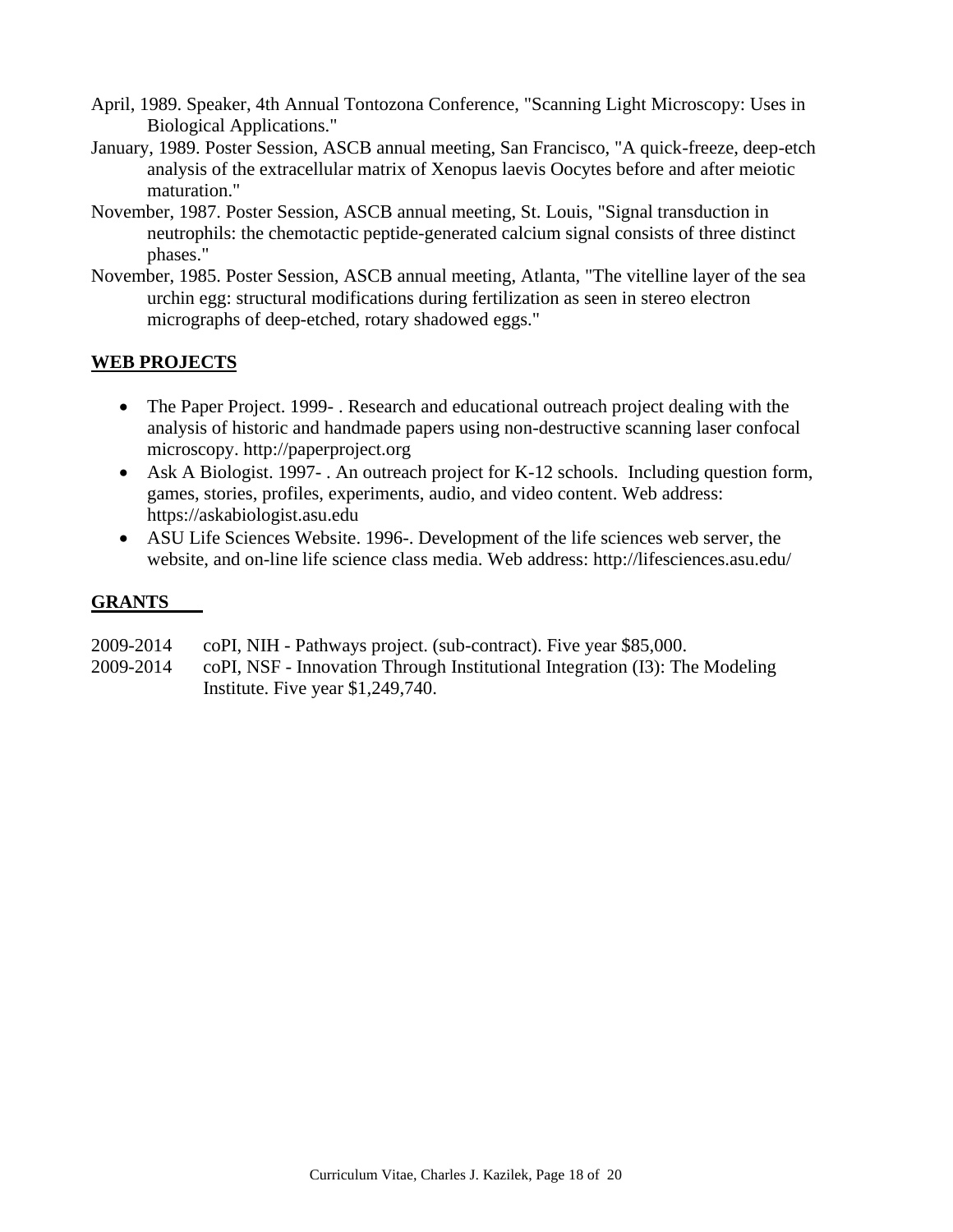| 2009-2010 | PI, NSF - Ask A Biologist - answering questions, developing content for a        |
|-----------|----------------------------------------------------------------------------------|
|           | community-based web generation. Two year \$150,000.                              |
| 2001-2003 | Co-PI, NSF - GK-12 Down to Earth Science grant. Three year \$724,000 grant for   |
|           | graduate and undergraduate learning enrichment program.                          |
| 2001-2002 | Institute for Studies in the Arts. \$12,000. Grant for the Paper Interiors dance |
|           | performance project.                                                             |
| 1997-99   | Co-PI, William M. Keck Foundation. Three year \$750,000 instrument grant.        |
| 1996      | Internal grant funds from ASU Howard Hughes Program. \$8,000 for web server.     |

# **CONSULTING**

| 1998-2000 | Motorola, Phoenix Corporate Research Laboratories                             |
|-----------|-------------------------------------------------------------------------------|
| 1997-1999 | Prentice Hall Publishing, Biology Division. Anatomy and Physiology web media. |
| 1996-1997 | McDonnell Douglas Helicopter/Boeing Aerospace. Scanning-laser confocal        |
|           | microscopy.                                                                   |
| 1995      | Intel Corporation. Scanning-laser confocal microscopy.                        |

# **ADVISORY BOARDS**

| $2015 -$     |                                                                                                                                                    |
|--------------|----------------------------------------------------------------------------------------------------------------------------------------------------|
| 2019         | Google Customer Advisory Board – Higher Education                                                                                                  |
| 2014-        |                                                                                                                                                    |
| 2016         | Vidyo Customer Advisory Board                                                                                                                      |
| 2014-        |                                                                                                                                                    |
| 2017         | Adobe Customer Advisory Board                                                                                                                      |
| <b>SHOWS</b> |                                                                                                                                                    |
| 2016         | "STEAM Exhibition." Tempe Center for the Arts, Tempe, Arizona. May 27th, 2016<br>- September 17th, $2016$                                          |
| 2009-        |                                                                                                                                                    |
| 2010         | "Exploring Fiberscapes: Experiencing Paper in 3D." Paper Discovery Center.<br>Appleton, Wisconsin. September 22nd 2009 - August 30th, 2010.        |
| 2008-        |                                                                                                                                                    |
| 2009         | "Nikon Small World Exhibit Tour." Exhibited in 18 cities between October 2008 and<br>January 2009.                                                 |
| 2008         | "Properties of Paper." Connections Café, City of Tempe Library. November 14,                                                                       |
|              | 2008 - February 4, 2009.                                                                                                                           |
| 2008         | "Mercy: A Roy Orbison Pilgrimage." Commissioned Piece (Whirligig). January 25 -<br>April 18, 2008.                                                 |
| 2006-        |                                                                                                                                                    |
| 2008         | "Nikon Small World Exhibit Tour." Exhibited in 17 cities between December 2006<br>and January 2008.                                                |
| 2006-        |                                                                                                                                                    |
| 2007         | "Fiberscapes." Paper Discovery Center. Appleton, Wisconsin. September 19th -<br>December 30th, 2006. (Held over by popular demand to May 31, 2007) |
| 2005         | "Being Human" Arizona State Museum of Anthropology. November 8, 2005 -<br>January 31, 2006.                                                        |